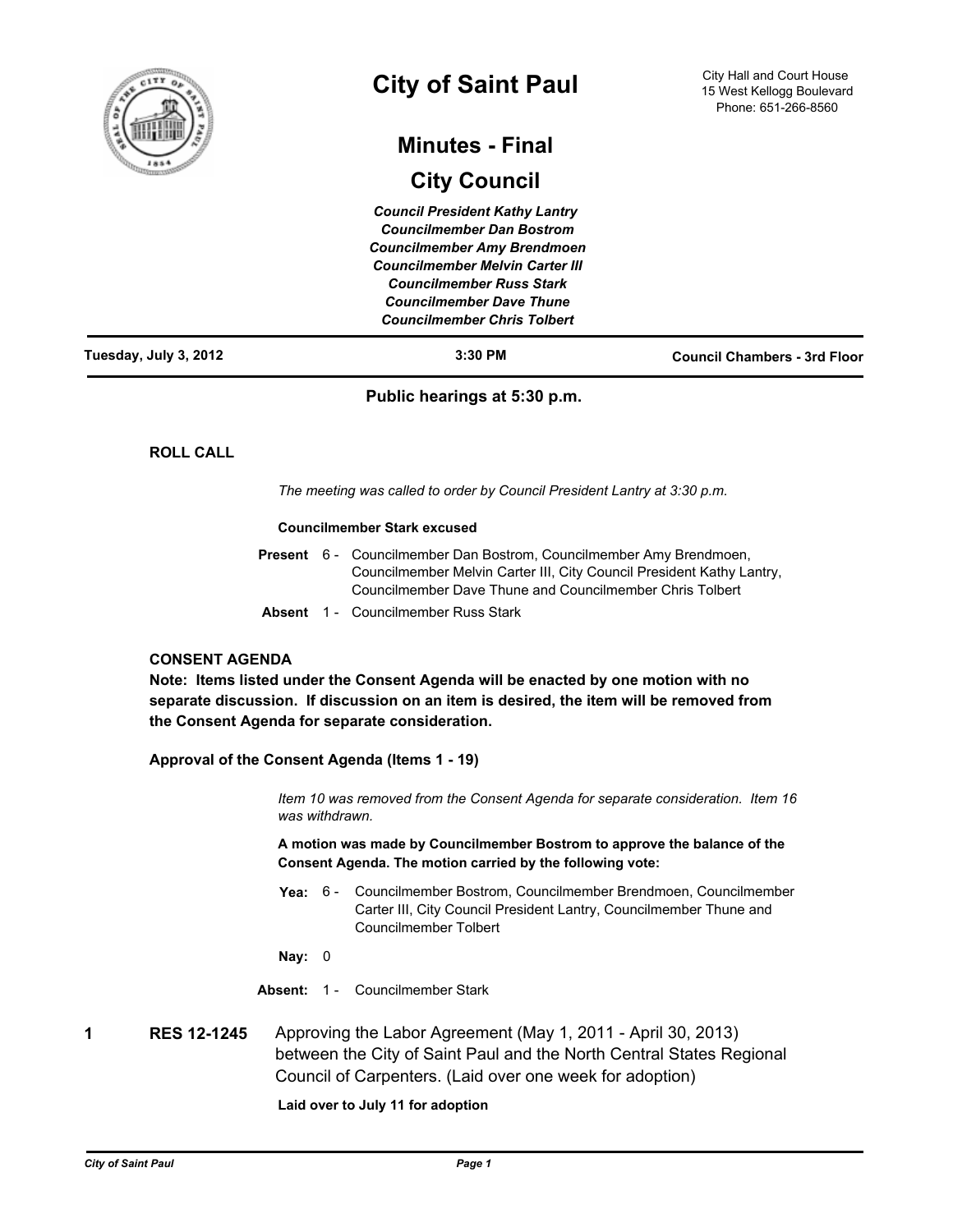**2 RES 12-1221** Authorizing the Department of Parks and Recreation to enter into an Agreement and provide indemnification to the State of Minnesota, Department of Natural Resources, for the Cherokee Regional Trail project.

**Adopted**

**3 RES 12-1268** Authorizing the Department of Parks and Recreation to negotiate a lease in excess of five years for the Hamline Park Recreation Building at 1564 Lafond Avenue, without regard to the provisions of Saint Paul Administrative Code §86.03(b)(3) or City Charter §13.1.01.

**Adopted**

**4 RES 12-1235** Authorizing the Department of Parks and Recreation to accept a donation in the amount of \$1000 from the Men's Midway Club, 456 Idaho Avenue West, Saint Paul, MN 55117, for the Adaptive Recreation Program.

# **Adopted**

**5 RES 12-1204** Approving the City's cost of providing Collection of Certificate of Occupancy Fees Services from May 2012, and setting date of Legislative Hearing for August 7, 2012 and City Council Public Hearing for September 19, 2012 to consider and levy the assessments against individual properties. (File No. CRT1210, Asmt No. 128212)

# **Adopted**

**6 RES 12-1205** Approving the City's cost of providing Demolition Services from May 2012, and setting date of Legislative Hearing for August 7, 2012 and City Council Public Hearing for September 19, 2012 to consider and levy the assessments against individual properties. (File No. J1214C, Asmt No. 122015)

# **Adopted**

**7 RES 12-1206** Approving the City's cost of providing Property Clean Up Services during May 2012, and setting date of Legislative Hearing for August 7, 2012 and City Council Public Hearing for September 19, 2012 to consider and levy the assessments against individual properties. (File No. J1212A, Asmt No. 128521)

**Adopted**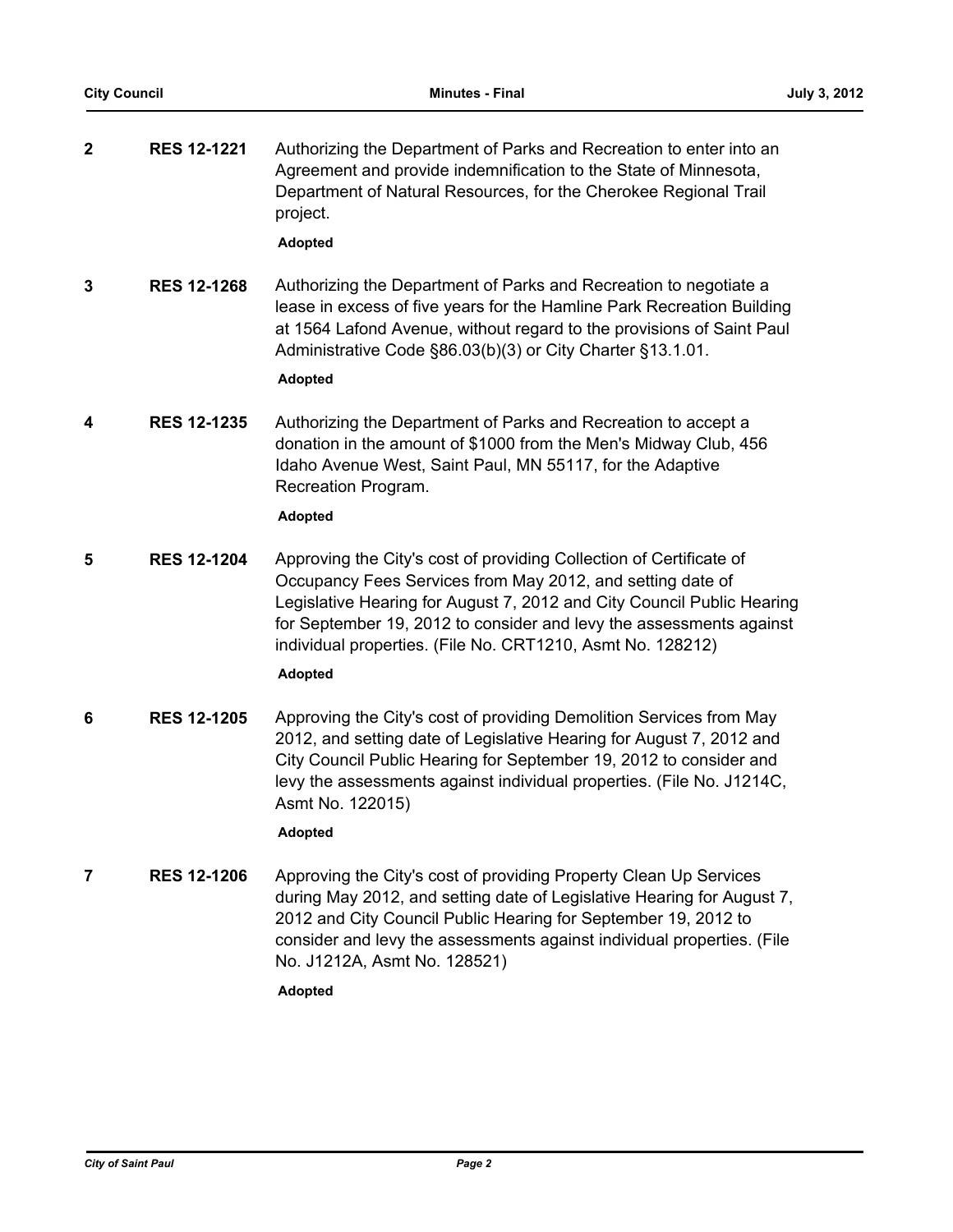| 8                         | <b>RES 12-1207</b> | Approving the City's cost of providing Trash Hauling Services during<br>May 2012, and setting date of Legislative Hearing for August 7, 2012<br>and City Council Public Hearing for September 19, 2012 to consider<br>and levy the assessments against individual properties. (File No.<br>J1210G, Asmt No. 128711)                                                                                                                                                                                |
|---------------------------|--------------------|----------------------------------------------------------------------------------------------------------------------------------------------------------------------------------------------------------------------------------------------------------------------------------------------------------------------------------------------------------------------------------------------------------------------------------------------------------------------------------------------------|
|                           |                    | <b>Adopted</b>                                                                                                                                                                                                                                                                                                                                                                                                                                                                                     |
| 9                         | <b>RES 12-1208</b> | Approving the City's cost of providing Graffit Removal Services during<br>May 10 to 15, 2012, and setting date of Legislative Hearing for August<br>7, 2012 and City Council Public Hearing for September 19, 2012 to<br>consider and levy the assessments against individual properties. (File<br>No. J1211P, Asmt No. 128410)                                                                                                                                                                    |
|                           |                    | <b>Adopted</b>                                                                                                                                                                                                                                                                                                                                                                                                                                                                                     |
| 10                        | <b>RES 12-1217</b> | Approving the application with conditions, per the Deputy Legislative<br>Hearing Officer, to add an Entertainment B to the existing license<br>Liquor On Sale - 101-180 Seats, Liquor On Sale - Sunday, Liquor On<br>Sale - 2AM Closing, Liquor-Outdoor Service Area (Patio), Liquor Off<br>Sale, Restaurant (4) 51 - 150 Seats, Restaurant (D) - Add-on, and<br>Catering - Add On licenses, for FAC Restaurant Company LLC (I.D. #<br>20070000100), d/b/a Faces Mears Park at 380 Jackson Street. |
|                           |                    | Councilmember Thune introduced an amendment and moved approval of the                                                                                                                                                                                                                                                                                                                                                                                                                              |
|                           |                    | amended resolution.<br>Adopted as amended                                                                                                                                                                                                                                                                                                                                                                                                                                                          |
|                           |                    | Councilmember Bostrom, Councilmember Brendmoen, Councilmember<br><b>Yea:</b> 6 -<br>Carter III, City Council President Lantry, Councilmember Thune and<br>Councilmember Tolbert                                                                                                                                                                                                                                                                                                                    |
|                           |                    | Nay: $0$                                                                                                                                                                                                                                                                                                                                                                                                                                                                                           |
|                           |                    | 1 - Councilmember Stark<br>Absent:                                                                                                                                                                                                                                                                                                                                                                                                                                                                 |
| 11                        | <b>RES 12-1229</b> | Approving a zoning district boundary line adjustment stemming from<br>right-of-way realignment and vacation at the intersection of Burns<br>Avenue, Clarence Street, and Point Douglas Road.                                                                                                                                                                                                                                                                                                       |
|                           |                    | <b>Adopted</b>                                                                                                                                                                                                                                                                                                                                                                                                                                                                                     |
| 12                        | <b>RES 12-1300</b> | Approving the Mayor's reappointments of John Bennett and Nneka<br>Morgan to serve on the Saint Paul Port Authority.                                                                                                                                                                                                                                                                                                                                                                                |
|                           |                    | <b>Adopted</b>                                                                                                                                                                                                                                                                                                                                                                                                                                                                                     |
| 13                        | <b>RES 12-1301</b> | Approving the Mayor's appointment of Mary Yackley to the Community<br>Health Services Advisory Committee.                                                                                                                                                                                                                                                                                                                                                                                          |
|                           |                    | <b>Adopted</b>                                                                                                                                                                                                                                                                                                                                                                                                                                                                                     |
|                           |                    |                                                                                                                                                                                                                                                                                                                                                                                                                                                                                                    |
| <b>City of Saint Paul</b> |                    | Page 3                                                                                                                                                                                                                                                                                                                                                                                                                                                                                             |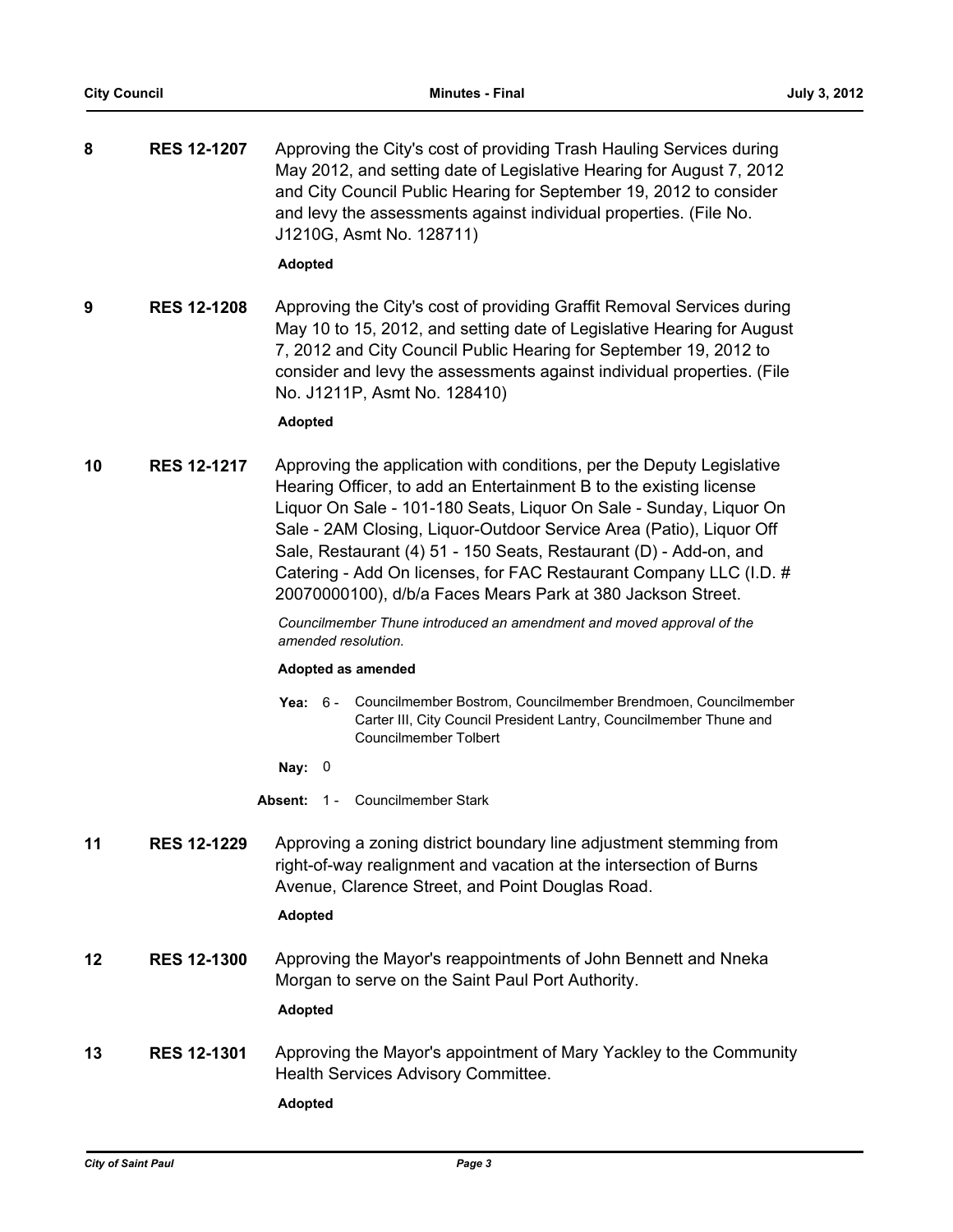| 14 | <b>RES 12-1302</b>                           | Approving the Mayor's appointment of Elizabeth Scipioni to the<br>Mayor's Advisory Committee for People with Disabilities.<br><b>Adopted</b>                                                                                                                          |
|----|----------------------------------------------|-----------------------------------------------------------------------------------------------------------------------------------------------------------------------------------------------------------------------------------------------------------------------|
| 15 | <b>RES 12-1303</b>                           | Approving the Mayor's appointment of Steve Heckler to serve on the<br>Cultural STAR Board.<br><b>Adopted</b>                                                                                                                                                          |
| 16 | <b>RES 12-1306</b>                           | Approving the Mayor's reappointment of Stephanie Alstead to serve on<br>the Truth in Sale of Housing Board of Evaluators.<br>Withdrawn                                                                                                                                |
| 17 | <b>RES 12-1307</b>                           | Approving the Mayor's reappointments of Monica Bryand, Patrick<br>Sellner, and D'Ann Urbaniak Lesch to serve on the Long-Range<br>Capital Improvement Budget (CIB) Committee.<br>Adopted                                                                              |
| 18 | <b>RES 12-1308</b>                           | Approving the Mayor's reappointments of Helen Murray and Bernie<br>Hesse, and the appointment of Patricia Trotter to serve on the Saint<br>Paul - Ramsey County Food and Nutrition Commission.<br><b>Adopted</b>                                                      |
| 19 | <b>RES 12-1309</b>                           | Approving the Mayor's appointment of Yer Ly to serve on the Police<br>Civilian Review Commission.<br><b>Adopted</b>                                                                                                                                                   |
|    | <b>FOR DISCUSSION</b><br>No discussion items |                                                                                                                                                                                                                                                                       |
|    | <b>ORDINANCES</b><br>the third reading.      | An ordinance is a city law enacted by the City Council. It is read at four separate<br>council meetings and becomes effective after passage by the Council and 30 days after<br>publication in the Saint Paul Legal Ledger. Public hearings on ordinances are held at |
|    |                                              |                                                                                                                                                                                                                                                                       |

- **Third Reading, No Public Hearing**
- **20 Ord 12-35** Memorializing City Council action granting the application of Dirk Dantuma/Ruth Dantuma for the rezoning of 311 Walnut Streeet from RM2 Medium-Density Multiple-Family Residential to T2 Traditional Neighborhood, and amending Chapter 60 of the Saint Paul Legislative Code pertaining to the Saint Paul zoning map.

**Laid over to July 11 for final adoption**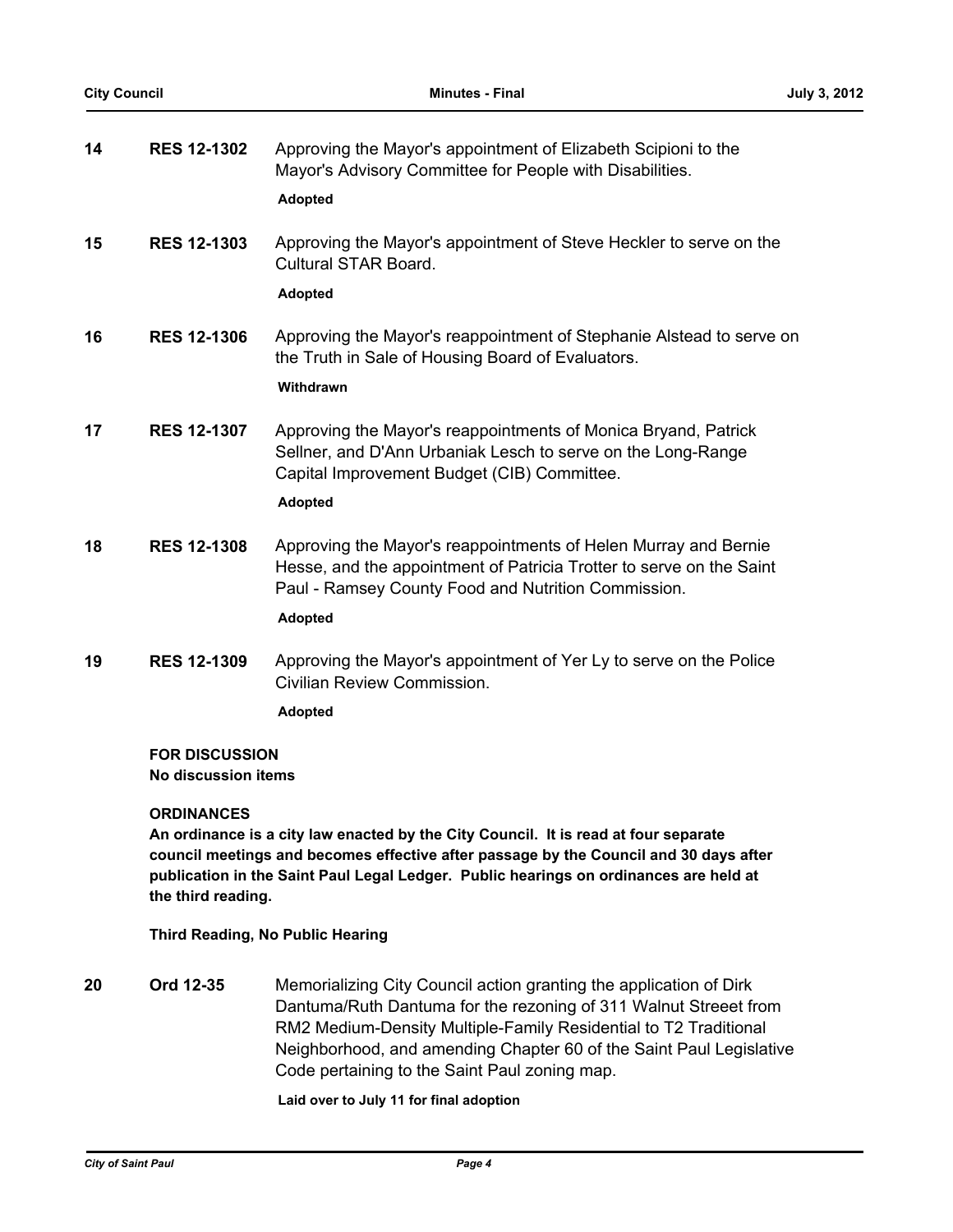*Councilmember Thune said he intended to continue the Cossetta's public hearing (Item 33) for two weeks. He said they thought they had a solution for 100% compliance.*

*Councilmember Carter noted the passing of Dorii Gbolo, CEO of Open Cities Health Center and Clinic.*

*The meeting was recessed at 3:34 p.m.*

# **PUBLIC HEARINGS**

*The Council reconvened for public hearings at 5:30 p.m.*

- Present 6 Councilmember Dan Bostrom, Councilmember Amy Brendmoen, Councilmember Melvin Carter III, City Council President Kathy Lantry, Councilmember Dave Thune and Councilmember Chris Tolbert
- **Absent** 1 Councilmember Russ Stark

*Councilmember Thune said the Cossetta item would be laid over for two weeks.*

# **21 Ord 12-36** Amending Chapter 183 of the City of Saint Paul Legislative Code pertaining to human rights.

*No one appeared in opposition; Councilmember Thune moved to close the public hearing.*

**Public hearing held and closed; laid over to July 11 for final adoption**

Yea: 6 - Councilmember Bostrom, Councilmember Brendmoen, Councilmember Carter III, City Council President Lantry, Councilmember Thune and Councilmember Tolbert

**Nay:** 0

- **Absent:** 1 Councilmember Stark
- **RES PH 12-182 22 RES PH** Approving the application of Jarret Oulman for a sound level variance in order to use a P. A. sound system and amplified music from 4:00 p.m. until 9:00 p.m. on June 22, July 6, 13, 20, 27, August 3, 10, 17, 24, & 31, 2012 at Ecolab Plaza on Wabasha between 5th & 6th Streets. (Public hearing continued from June 20)

*No one appeared in opposition; Councilmember Thune moved to close the public hearing and approve the resolution.*

### **Adopted**

**Yea:** Councilmember Bostrom, Councilmember Brendmoen, Councilmember Carter III, City Council President Lantry, Councilmember Thune and Councilmember Tolbert Yea:  $6 -$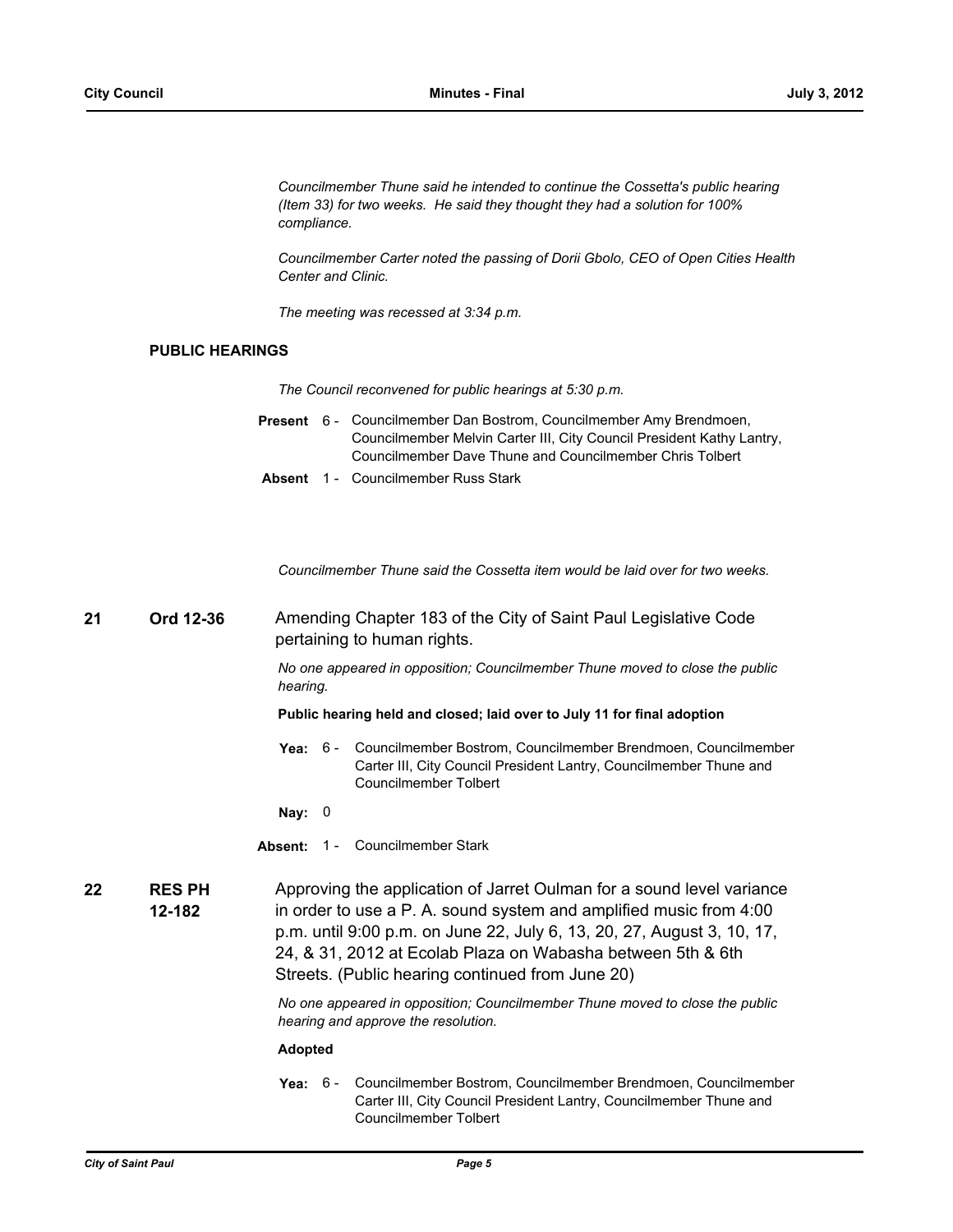|    |                         | Nay: $0$                                                                                                                                                                                                                    |
|----|-------------------------|-----------------------------------------------------------------------------------------------------------------------------------------------------------------------------------------------------------------------------|
|    |                         | 1 - Councilmember Stark<br>Absent:                                                                                                                                                                                          |
| 23 | <b>RES PH</b><br>12-195 | Approving the application of Dr. James Kromhout for a sound level<br>variance in order to present amplified music during a wedding<br>reception from 7:00 p.m. until 11:30 p.m. on August 4, 2012 at 18<br>Kenwood Parkway. |
|    |                         | No one appeared in opposition; Councilmember Thune moved to close the public<br>hearing and approve the resolution.                                                                                                         |
|    |                         | <b>Adopted</b>                                                                                                                                                                                                              |
|    |                         | Councilmember Bostrom, Councilmember Brendmoen, Councilmember<br>Yea: $6-$<br>Carter III, City Council President Lantry, Councilmember Thune and<br><b>Councilmember Tolbert</b>                                            |
|    |                         | Nay: $0$                                                                                                                                                                                                                    |
|    |                         | <b>Councilmember Stark</b><br>$1 -$<br>Absent:                                                                                                                                                                              |
| 24 | <b>RES PH</b><br>12-153 | Final Order approving improved lighting levels on St. Anthony Avenue<br>and Syndicate Street to increase safety. (File No. 19133)                                                                                           |
|    |                         | No one appeared in opposition; Councilmember Carter moved to close the public<br>hearing and approve the resolution.                                                                                                        |
|    |                         | <b>Adopted</b>                                                                                                                                                                                                              |
|    |                         | Councilmember Bostrom, Councilmember Brendmoen, Councilmember<br>Yea: $6-$<br>Carter III, City Council President Lantry, Councilmember Thune and<br>Councilmember Tolbert                                                   |
|    |                         | Nay: $0$                                                                                                                                                                                                                    |
|    |                         | 1 - Councilmember Stark<br>Absent:                                                                                                                                                                                          |
| 25 | <b>RES PH</b><br>12-147 | Final Order approving improvements on John Ireland Boulevard and<br>Summit Avenue from Selby Avenue to Kellogg Boulevard. (File No.<br>19134)                                                                               |
|    |                         | No one appeared in opposition; Councilmember Thune moved to close the public<br>hearing and approve the resolution.                                                                                                         |
|    |                         | <b>Adopted</b>                                                                                                                                                                                                              |
|    |                         | Councilmember Bostrom, Councilmember Brendmoen, Councilmember<br>Yea: $6 -$<br>Carter III, City Council President Lantry, Councilmember Thune and<br>Councilmember Tolbert                                                  |
|    |                         | Nay: $0$                                                                                                                                                                                                                    |
|    |                         | Absent: 1 - Councilmember Stark                                                                                                                                                                                             |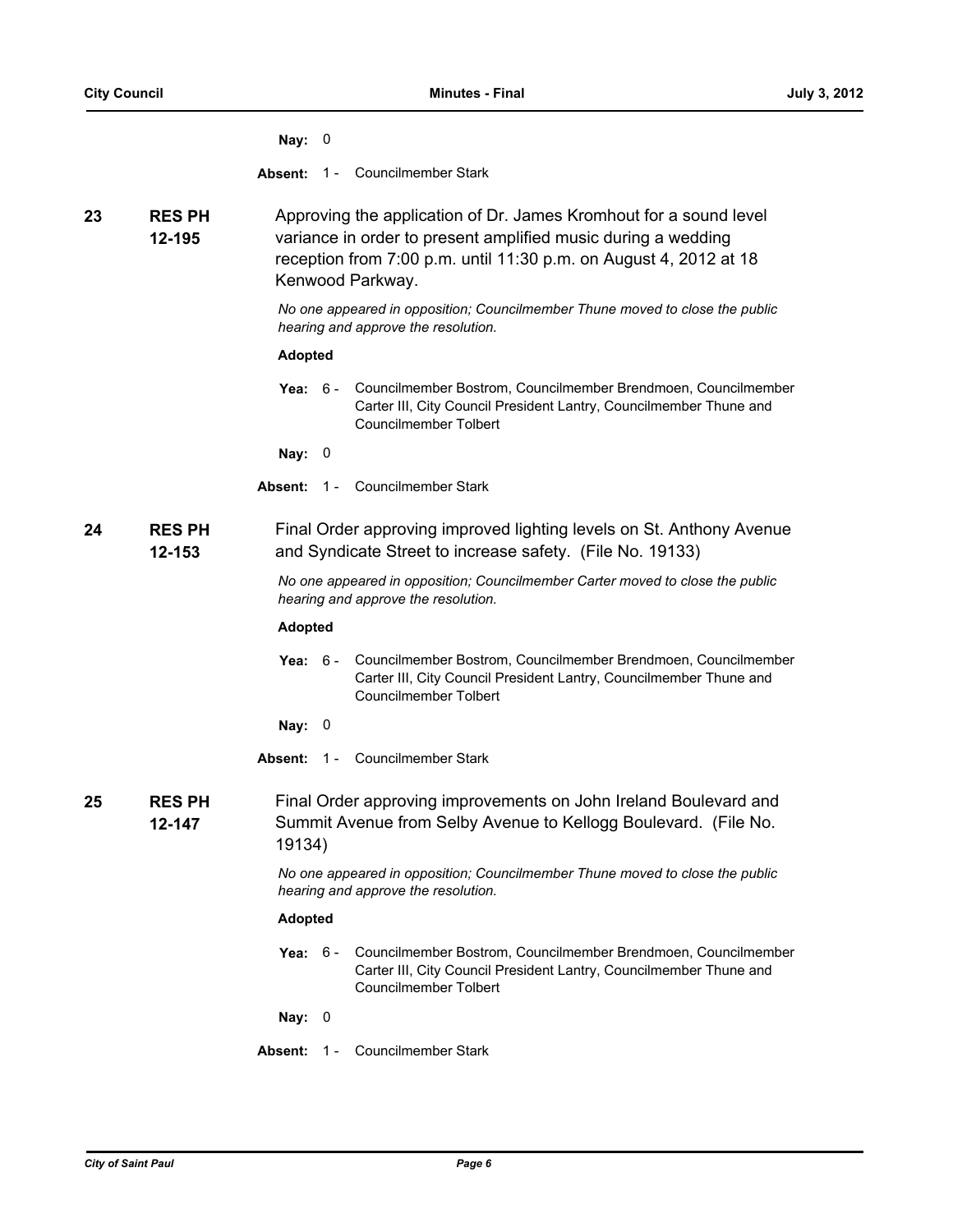| 26 | <b>RES PH</b><br>12-148 | Final Order approving improvements at Johnson Parkway and<br>Maryland Avenue to increase safety at the intersection. (File No.<br>19135)                                                                                              |  |  |
|----|-------------------------|---------------------------------------------------------------------------------------------------------------------------------------------------------------------------------------------------------------------------------------|--|--|
|    |                         | No one appeared in opposition; Councilmember Bostrom moved to close the public<br>hearing and approve the resolution.                                                                                                                 |  |  |
|    |                         | <b>Adopted</b>                                                                                                                                                                                                                        |  |  |
|    |                         | Yea: 6 - Councilmember Bostrom, Councilmember Brendmoen, Councilmember<br>Carter III, City Council President Lantry, Councilmember Thune and<br>Councilmember Tolbert                                                                 |  |  |
|    |                         | Nay:<br>$\overline{\phantom{0}}$                                                                                                                                                                                                      |  |  |
|    |                         | Councilmember Stark<br>Absent:<br>$1 -$                                                                                                                                                                                               |  |  |
| 27 | <b>RES PH</b><br>12-181 | Approving the establishment of the West Side Flats Tax Increment<br>Financing District and approving tax increment financing plan therefor.                                                                                           |  |  |
|    |                         | No one appeared in opposition; Councilmember Thune moved to close the public<br>hearing and approve the resolution.                                                                                                                   |  |  |
|    |                         | <b>Adopted</b>                                                                                                                                                                                                                        |  |  |
|    |                         | Councilmember Bostrom, Councilmember Brendmoen, Councilmember<br><b>Yea:</b> 6 -<br>Carter III, City Council President Lantry, Councilmember Thune and<br>Councilmember Tolbert                                                       |  |  |
|    |                         | Nay: $0$                                                                                                                                                                                                                              |  |  |
|    |                         | Absent: 1 - Councilmember Stark                                                                                                                                                                                                       |  |  |
| 28 | <b>RES PH</b><br>12-189 | Accepting a grant of \$100,944 from Ramsey County via the Minnesota<br>Department of Public Safety, Office of Traffic Safety (OTS), and<br>authorizing the Police Department to enter into an agreement and<br>amend the 2012 budget. |  |  |
|    |                         | No one appeared in opposition; Councilmember Tolbert moved to close the public<br>hearing and approve the resolution.                                                                                                                 |  |  |
|    |                         | <b>Adopted</b>                                                                                                                                                                                                                        |  |  |
|    |                         | Yea: $6 -$<br>Councilmember Bostrom, Councilmember Brendmoen, Councilmember<br>Carter III, City Council President Lantry, Councilmember Thune and<br><b>Councilmember Tolbert</b>                                                     |  |  |
|    |                         | Nay: $0$                                                                                                                                                                                                                              |  |  |
|    |                         | Councilmember Stark<br>Absent:<br>$1 -$                                                                                                                                                                                               |  |  |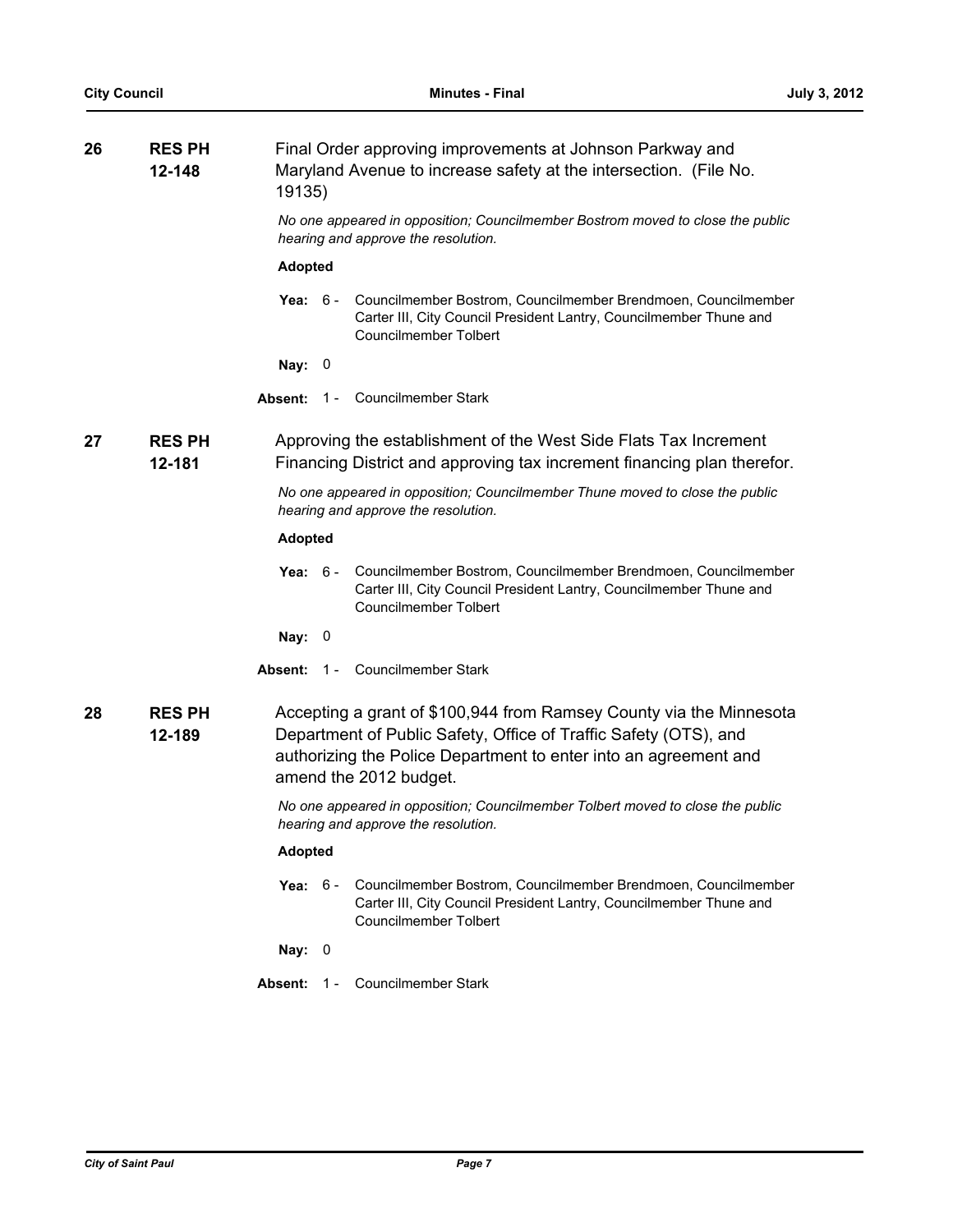| 29 | <b>RES PH</b><br>12-194 |                | Approving the creation of the Gerdau Steel Mill Economic<br>Development Tax Increment District and the adoption of the Tax<br>Increment Financing Plan for the District. |                                                                                                                                                              |  |
|----|-------------------------|----------------|--------------------------------------------------------------------------------------------------------------------------------------------------------------------------|--------------------------------------------------------------------------------------------------------------------------------------------------------------|--|
|    |                         |                |                                                                                                                                                                          | No one appeared in opposition: Councilmember Tolbert moved to close the public<br>hearing and approve the resolution.                                        |  |
|    |                         | <b>Adopted</b> |                                                                                                                                                                          |                                                                                                                                                              |  |
|    |                         | Yea: $6-$      |                                                                                                                                                                          | Councilmember Bostrom, Councilmember Brendmoen, Councilmember<br>Carter III, City Council President Lantry, Councilmember Thune and<br>Councilmember Tolbert |  |
|    |                         | Nay:           |                                                                                                                                                                          |                                                                                                                                                              |  |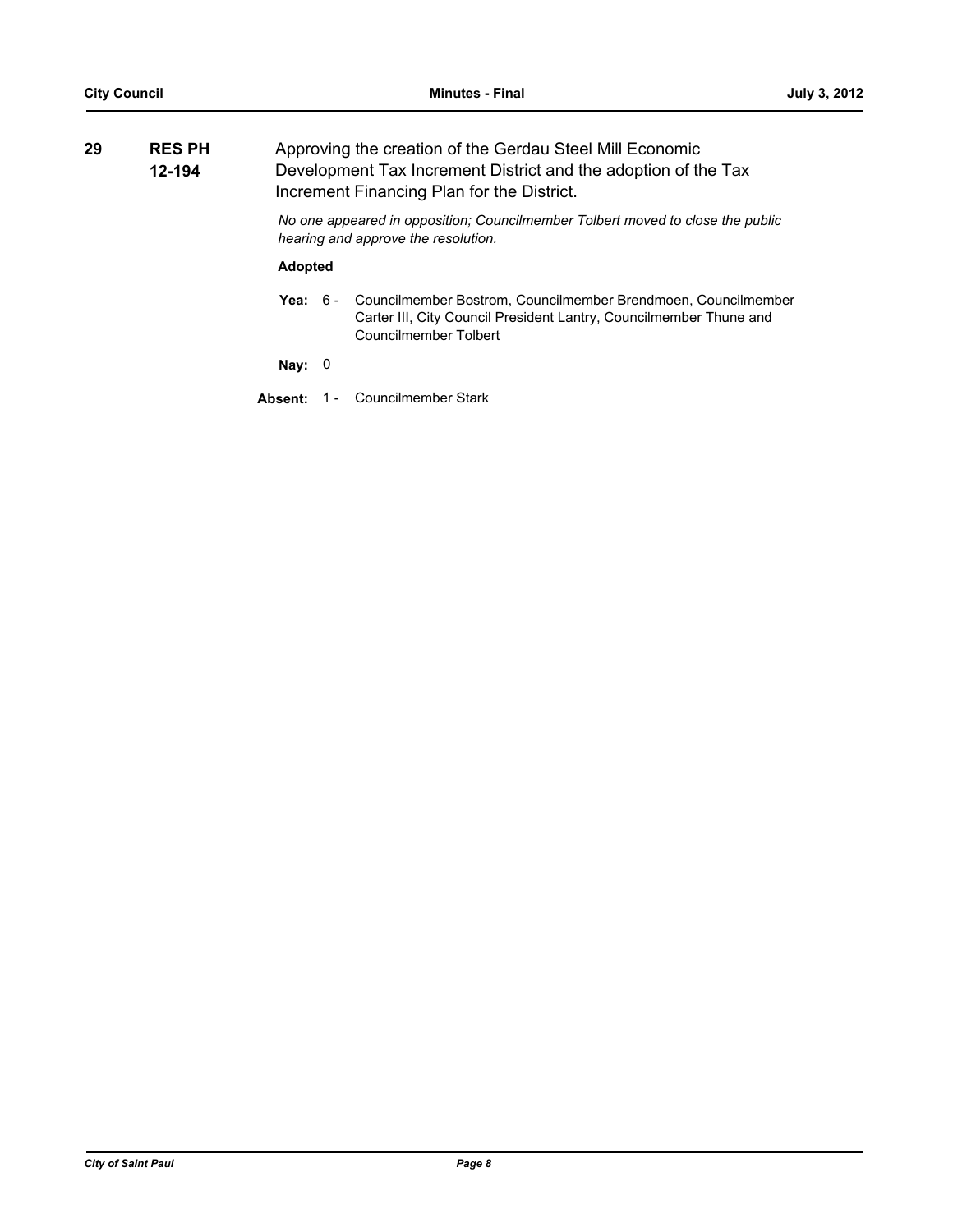**30 APC 12-6** Public hearing to consider the appeal of the District 6 Planning Council to a decision of the Planning Commission approving a conditional use permit for Volunteers of America-MN to operate a Department of Corrections-licensed community residential facility at 1394 Jackson Street.

> *Councilmember Brendmoen requested short staff report. She asked that both public hearings be conducted in their entirety before the Council members made their decisions.*

*Allan Torstenson, Planning and Economic Development (PED), said a conditional use permit, with a modification of the condition pertaining to the number of residents, had been approved by the Planning Commission on June 1. He said the Planning Commission found that the use met all of the applicable standards and conditions but one, which limited the number of residents to 16 except in B4 and B5 business districts, where 32 residents was the maximum. He said Volunteers of America (VOA) had applied for a modification of the condition to allow up to 74 residents. He said the Planning Commission found that the applicable conditions were met to allow a modification for 32 residents but not for 74. He reviewed the two appeals.*

#### *Appellant:*

*Kerry Antrim, District 6 Planning Council, read a statement. She expressed concerns about residential use of a property that was in the middle of an industrial area and had not had a residential use in a long time. She said the decision might come down to interpretation of the policies set forth in the District 6 Plan and the City's Comprehensive Plan.*

*Karen Hauck, CEO of Advance Shoring, displayed an aerial photograph of the adjacent properties, and expressed concerns about a residential use next to her company's very industrial use.*

*Kirsten Libby, attorney representing District 6, said the appeal was based on errors in the findings of fact and in procedure. She reviewed the Volunteers of America (VOA) proposal and the effects upon adjacent properties and conflicts with the existing plans. She said the standards for the conditional use permit had not been met; she reviewed the errors and conflicts.*

#### *In opposition:*

*Tom Johnson, attorney representing VOA, said the proposal was to move an existing and successful program to a building designed for institutional residential use and designed to accommodate more residents than proposed. In response to points raised by Ms. Libby, he said the proposal was consistent with goal of job creation, and he stressed the distinction between family residential and institutional. He said the code allowed the institutional use.*

*Councilmember Brendmoen moved to close the public hearing. Yeas - 6 Nays - 0*

*(The vote on this item was taken following testimony on Item 31.)*

### **Motion of Intent - Appeal granted**

- Yea: 6 Councilmember Bostrom, Councilmember Brendmoen, Councilmember Carter III, City Council President Lantry, Councilmember Thune and Councilmember Tolbert
- **Nay:** 0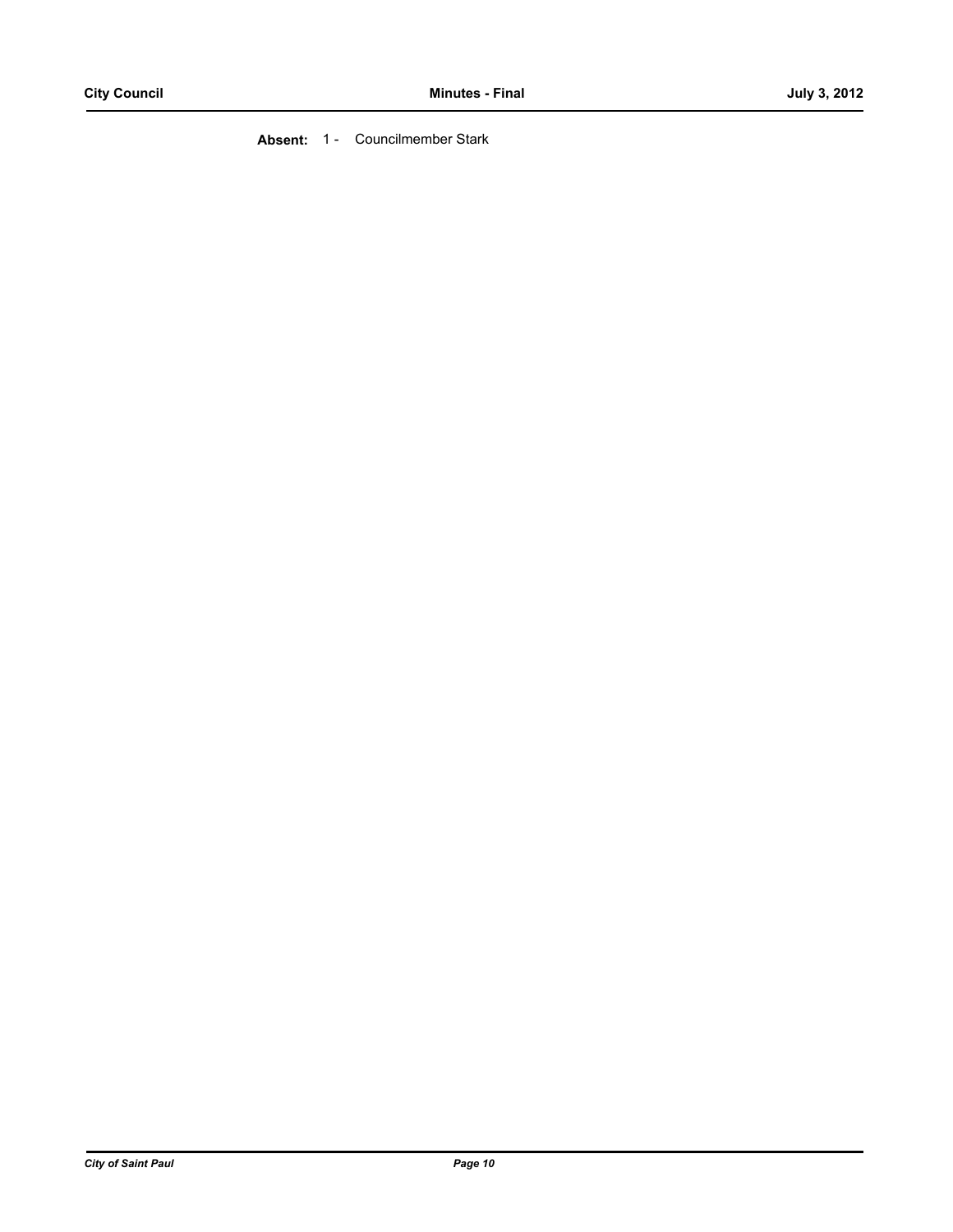**31 APC 12-7** Public hearing to consider the appeal of Volunteers of America-MN to a decision of the Planning Commission approving a conditional use permit for Volunteers of America-MN to operate a Department of Corrections-licensed community residential facility at 1394 Jackson Street.

#### *Appellant:*

*Paula Hart (7625 Metro Boulevard, Edina), President and CEO of Volunteers of America (VOA) in Minnesota, described the organization. She said they were appealing to the Council to follow the wisdom of City staff, who had diligently guided VOA through the application process and followed the City's rules and precedent in making their determination. She said in connection with the conditional use permit, VOA-Minnesota would commit to paying the City an annual amount equal to the City portion of the property taxes levied at 1394 Jackson Street, would grant the City first right of refusal if VOA-Minnesota offered the property for sale, and would not sell the property as a community residential facility should the City choose not to exercise its right of first refusal.*

*Teri Twardowski, program manager of the Roseville location, described the program and goals.*

*Lance Petschl, past resident, described his experiences and the ways in which he had benefited from his time at the Rosevillle facility.*

*Tom Johnson, attorney representing VOA, said there was no dispute that VOA had met the legal standard for an upward modification. He said the limit of 32 residents was chosen arbitrarily, based on the fact that one of the Planning Commissioners knew that 32 was the limit for downtown facilities. He said the contract between the VOA and the Bureau of Prisons required a capacity of 74 residents, and a capacity of less than 74 was not economically sustainable for the VOA.*

*Kerry Antrim (District 6 Planning Council) said no one was disputing that the VOA ran a stellar program. She said it was rational and reasonable to allow 16 residents as per the code.*

*Kirsten Libby, attorney representing District 6, reiterated that the issue was land use and not VOA. She asked that the City overturn the conditional use permit, or at least limit the facility to 16 beds. She said they were asking that this industrial land be allowed to be developed in a way consistent with existing plans.*

*Dick, Jackson Street resident, expressed concern about loss of property value, the loss of needed industrial land, and the effect on the lives of long term residents of the area.*

*Councilmember Brendmoen moved to close the public hearing. Yeas - 6 Nays - 0*

*Councilmember Brendmoen thanked everyone for their work, and acknowledged District 6 and neighbors. She commended the VOA on their work. She said based on information in the record and after consultation with the City Attorney's office, her finding was that the that Planning Commission had erred in finding that the application met the City's standards for approving a conditional use permit. She cited specific sections of the code and comprehensive plans in explaining her decision.*

*Council President Lantry commended Councilmember Brendmoen on her work.*

**Motion of Intent - Appeal denied**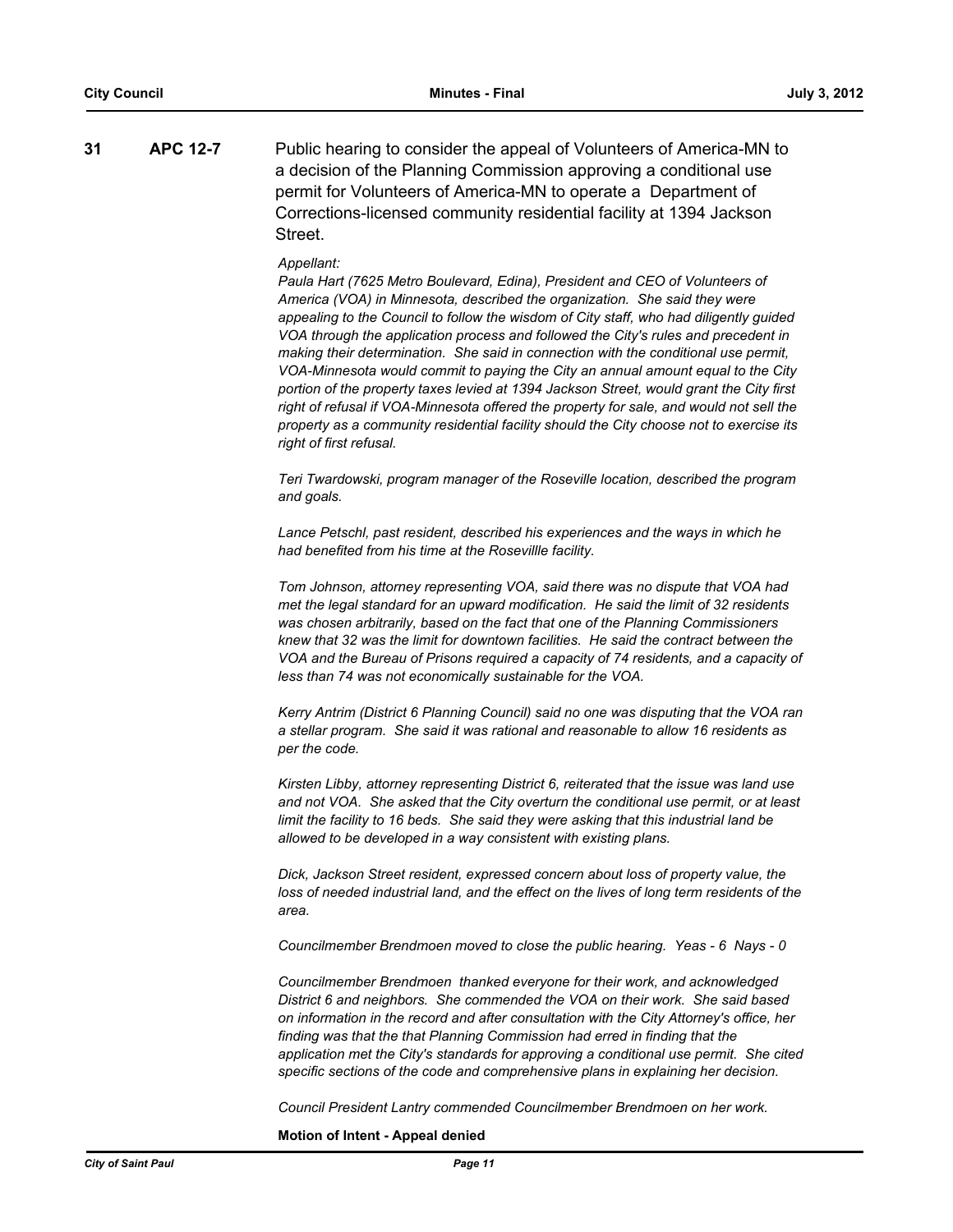|    |                   |          |                                                                                                                                                                                                                                              | Yea: 6 - Councilmember Bostrom, Councilmember Brendmoen, Councilmember<br>Carter III, City Council President Lantry, Councilmember Thune and<br>Councilmember Tolbert                                                                                                                                       |
|----|-------------------|----------|----------------------------------------------------------------------------------------------------------------------------------------------------------------------------------------------------------------------------------------------|-------------------------------------------------------------------------------------------------------------------------------------------------------------------------------------------------------------------------------------------------------------------------------------------------------------|
|    |                   | Nay: $0$ |                                                                                                                                                                                                                                              |                                                                                                                                                                                                                                                                                                             |
|    |                   | Absent:  |                                                                                                                                                                                                                                              | 1 - Councilmember Stark                                                                                                                                                                                                                                                                                     |
| 32 | PH 12-16          |          | Public hearing to consider the application of Sherman Associates for<br>preliminary and final plat approval for West Side Flats to create two (2)<br>T3M Traditional Neighborhood parcels and two (2) outlots. (Zoning<br>File # 12-060-531) |                                                                                                                                                                                                                                                                                                             |
|    |                   |          |                                                                                                                                                                                                                                              | No one appeared in opposition; Councilmember Thune moved to close the public<br>hearing and grant the appeal.                                                                                                                                                                                               |
|    |                   |          |                                                                                                                                                                                                                                              | <b>Motion of Intent - Appeal granted</b>                                                                                                                                                                                                                                                                    |
|    |                   |          |                                                                                                                                                                                                                                              | Yea: 6 - Councilmember Bostrom, Councilmember Brendmoen, Councilmember<br>Carter III, City Council President Lantry, Councilmember Thune and<br>Councilmember Tolbert                                                                                                                                       |
|    |                   | Nay: $0$ |                                                                                                                                                                                                                                              |                                                                                                                                                                                                                                                                                                             |
|    |                   |          |                                                                                                                                                                                                                                              | Absent: 1 - Councilmember Stark                                                                                                                                                                                                                                                                             |
| 33 | <b>ABZA 12-10</b> |          |                                                                                                                                                                                                                                              | Public hearing to consider the appeal of Dave Cossetta, d/b/a<br>Cossetta's, Inc. and Bocce, LLC. to a decision of the Board of Zoning<br>Appeals (BZA) denying a variance from the stormwater runoff<br>requirement of Section 63.319(a) at 211 West 7th Street. (Public<br>hearing continued from July 3) |
|    |                   |          |                                                                                                                                                                                                                                              | No one appeared; Councilmember Thune moved to continue the public hearing to<br>July 18. He said progress was being made in bringing Cossetta's into compliance.                                                                                                                                            |
|    |                   |          |                                                                                                                                                                                                                                              | Public hearing continued to July 18                                                                                                                                                                                                                                                                         |
|    |                   |          |                                                                                                                                                                                                                                              | Yea: 6 - Councilmember Bostrom, Councilmember Brendmoen, Councilmember<br>Carter III, City Council President Lantry, Councilmember Thune and<br><b>Councilmember Tolbert</b>                                                                                                                                |
|    |                   | Nay: $0$ |                                                                                                                                                                                                                                              |                                                                                                                                                                                                                                                                                                             |
|    |                   |          |                                                                                                                                                                                                                                              | Absent: 1 - Councilmember Stark                                                                                                                                                                                                                                                                             |
|    |                   |          |                                                                                                                                                                                                                                              |                                                                                                                                                                                                                                                                                                             |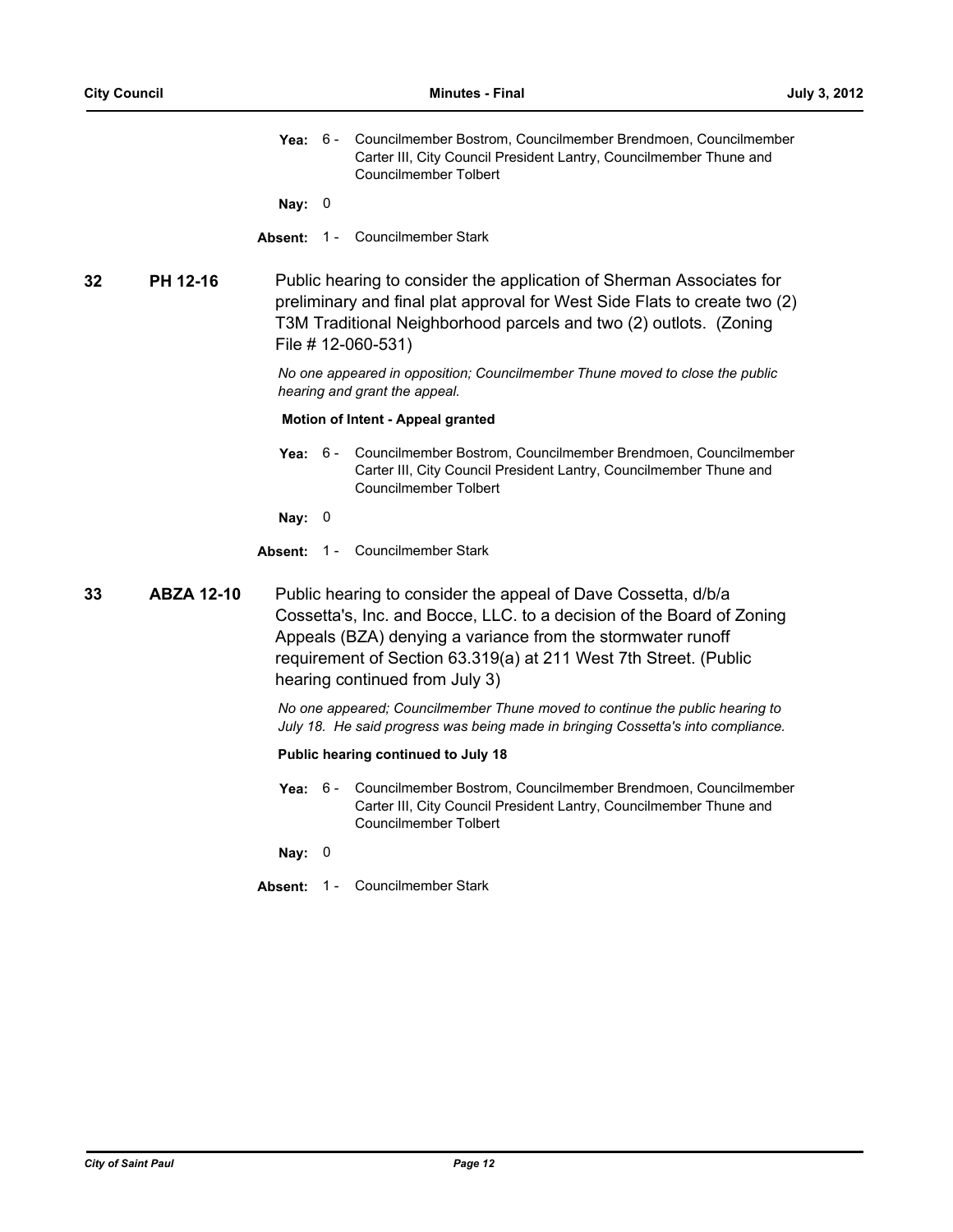| 34 | <b>RES PH</b> | Memorializing City Council action taken on July 3, 2012 sustaining     |
|----|---------------|------------------------------------------------------------------------|
|    | 12-164        | adverse licensing action against all licenses held by Vone X. Moua and |
|    |               | Mee Lee Moua, d/b/a Malina's Sports Bar and Grill (License ID #        |
|    |               | 20010002326), 691 Dale Street.                                         |

*Daphne Lundstrom, Assistant City Attorney representing the Department of Safety and Inspections (DSI), said the licensee or counsel were not in attendance, but had agreed to the terms of agreement as outlined in the memorialization.*

*Licensee Vone Moua (693 N. Dale Street) said they had agreed to the terms of the agreement set out in the Administrative Law Judge (ALJ) hearing. He apologized and said they did their best in the business and in the neighborhood. He said the adverse action process had taught them about the regulation and he hoped the inspector would provide further assistance. He said they'd made an honest mistake and wanted to work with the city.*

*Councilmember Carter moved to close the public hearing and approve the resolution.*

## **Adopted**

**Yea:** Councilmember Bostrom, Councilmember Brendmoen, Councilmember Carter III, City Council President Lantry, Councilmember Thune and Councilmember Tolbert Yea:  $6 -$ 

**Nay:** 0

**Absent:** 1 - Councilmember Stark

# **LEGISLATIVE HEARING ITEMS REQUIRING DISCUSSION**

*Items 114 and 116 were considered together at the beginning of the Legislative Hearings.*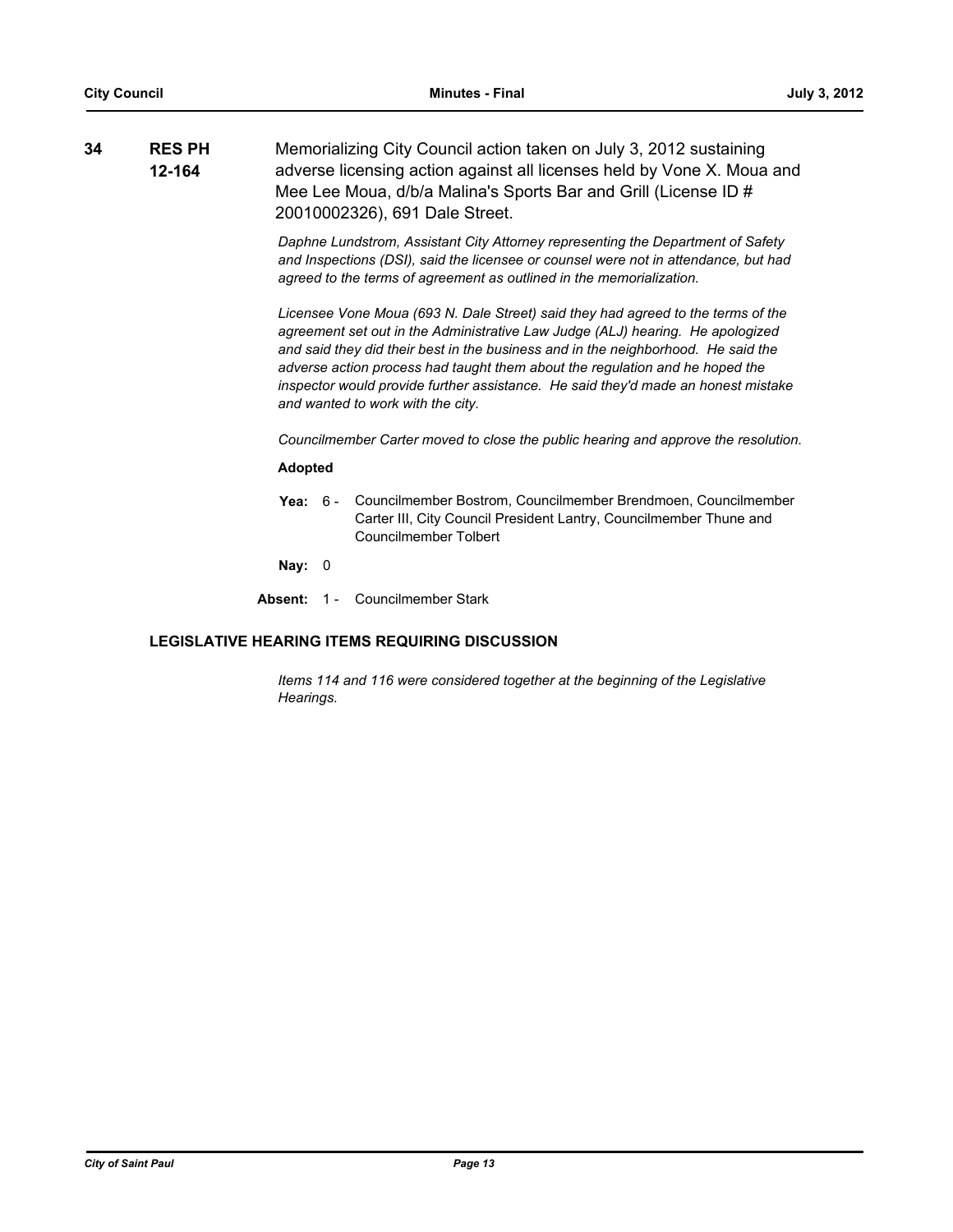#### **RLH VO 12-47 114** Appeal of Southern Minnesota Regional Legal Services (SMRLS), on behalf of several tenants, to a Notice of Condemnation and Order to Vacate at 1205 WESTMINSTER AVENUE.

*Legislative Hearing Officer Marcia Moermond reviewed the past Council action on the properties and described the current appeals. She said there was agreement among all parties that the conditions described in the orders did exist, and the question was whether the conditions supported an order to vacate. She noted that the condemnation of the balconies had been part of earlier orders. She said conditions had not changed significantly since January, and she described the change in ownership and management. She said the owner decided in late May that the work couldn't be done piecemeal, and the City issued orders to vacate by July 1. She expressed concern about what appeared to be continued use of the condemned balconies, and said she didn't believe conditions would improve since the owner and property management had indicated that they would not continue with piecemeal*  work. She said her recommendation was to order the properties vacated by July 9, *and the appellant was asking for an extension in order to pursue a other legal remedies. She said an emergency tenant remedy action had been filed and a hearing scheduled for July 12, but that hearing was between the tenants and property owner and dealt with lease obligations.*

#### *In opposition:*

*Appellant Tovah Flygare (55 E. 5th Street, Ste. 400), Southern Minnesota Regional Legal Services (SMRLS), appeared along with a number of building tenants. Ms. Flygare reviewed the appeal and emphasized that tenants were not "asking for the moon" but were asking for their basic legal rights. She said the filing of the tenant remedies action had resulted in a favorable order, and a vacate date of July 9 date would not allow time for that legal process to be completed. In response to to a question from Councilmember Thune, she said fewer than ten households remained, several with small children.*

*Councilmember Tolbert asked whether the tenants were looking for more time to find new housing or were asking for more time to allow repairs to be made at so they could continue to live there. Ms. Flygare said they were asking for additional time to enforce their legal rights under the law, and there were several alternative remedies in the order signed by the judge. Councilmember Carter asked for further clarification of the legal rights being pursued by the tenants. Ms Flygare said she was asking for time for the tenants to complete the emergency remedies action that had been filed.*

*Council President Lantry asked what date they were asking for. Ms. Flygare said August 1.*

*Councilmember Thune said he was still not clear as to whether the goal was to find new housing or make repairs so the tenants could remain. Ms. Flygare said both were possible remedies.*

*Tenant Aurelia (via interpreter) said she was present to tell about threats and abuses from Equimax (property management company). She shared an anecdote of intimidation by management and described deteriorating conditions with the new ownership.*

*Council President Lantry reminded those giving testimony that the issue before the Council was the condition of the apartments, and not issues with the management which would be addressed through the court system.*

*Leslie McMurray, Executive Director of the District 5 Planning Council, said she felt*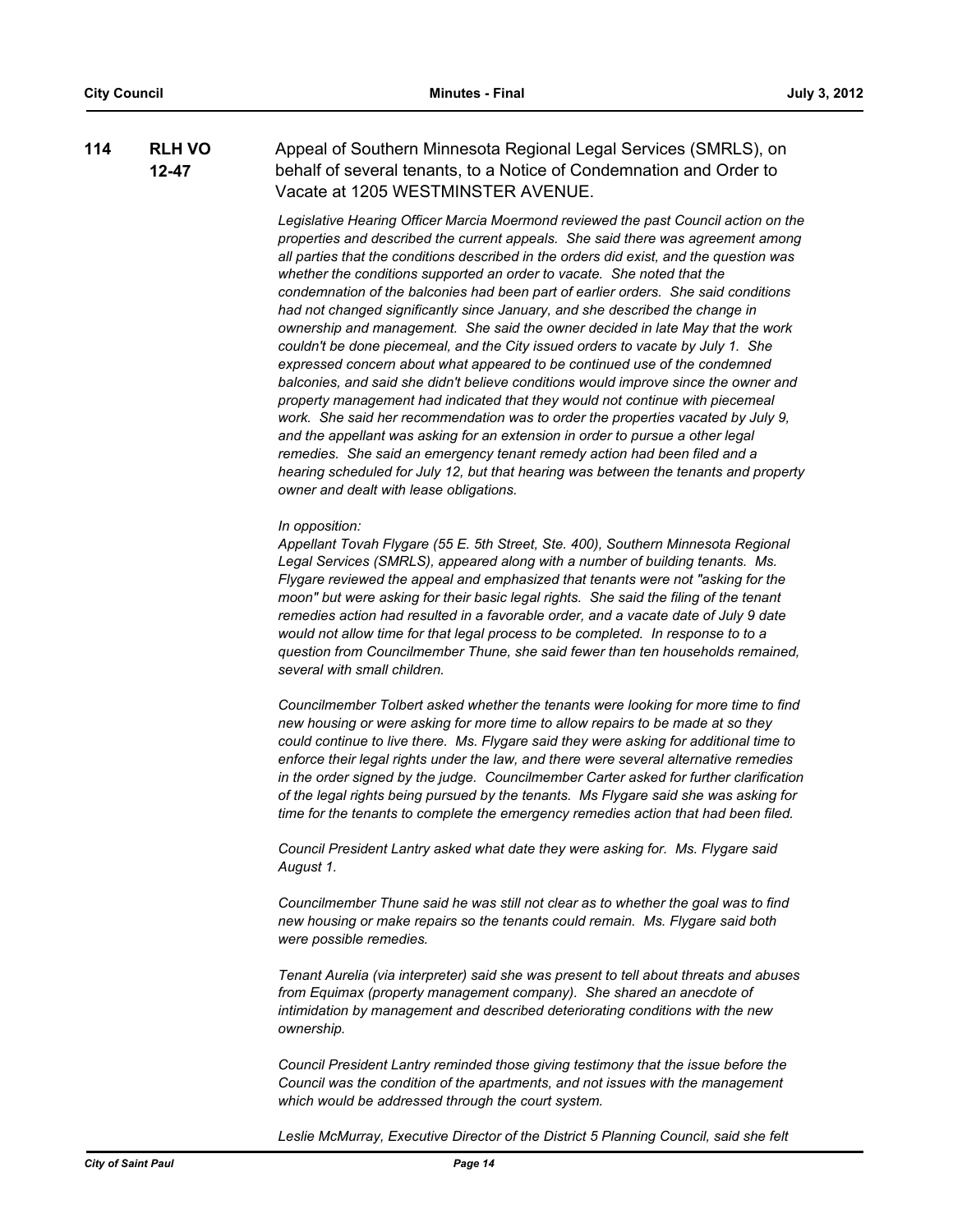*that comments by the tenants did speak to conditions at the apartments.*

*Additional tenants gave testimony (via interpreters) about conditions at the apartments, intimidation from management, and they requested help from Council.*

*Jane Prince (1004 Burns Avenue), appearing as East Sider and volunteer, distributed a letter. She said the building situation had not changed since December when the Council decided not to condemn or order vacation, and that the Council did not have to order condemnation and vacation of all units now.*

*Al Oertwig (509 Fred Street), President of the District 5 Planning Council, said District 5 wanted two things: safe living conditions and protection of residents while repairs are being made. He said there had been no rush over the past few years to correct conditions at the property, but there appeared to be a rush now to remove the residents, potentially making some of them homeless. He asked the Council to grant more time.* 

*Ms. McMurray, made closing comments about the behavior of the management and conditions at the property. She said displacement of the tenants would not improve health and safety of the community.*

*(The vote on this item was taken following testimony on Item 115.)*

## **Adopted (appeal denied)**

Yea: 6 - Councilmember Bostrom, Councilmember Brendmoen, Councilmember Carter III, City Council President Lantry, Councilmember Thune and Councilmember Tolbert

**Nay:** 0

**Absent:** 1 - Councilmember Stark

*Items 115 and 117 were considered together.*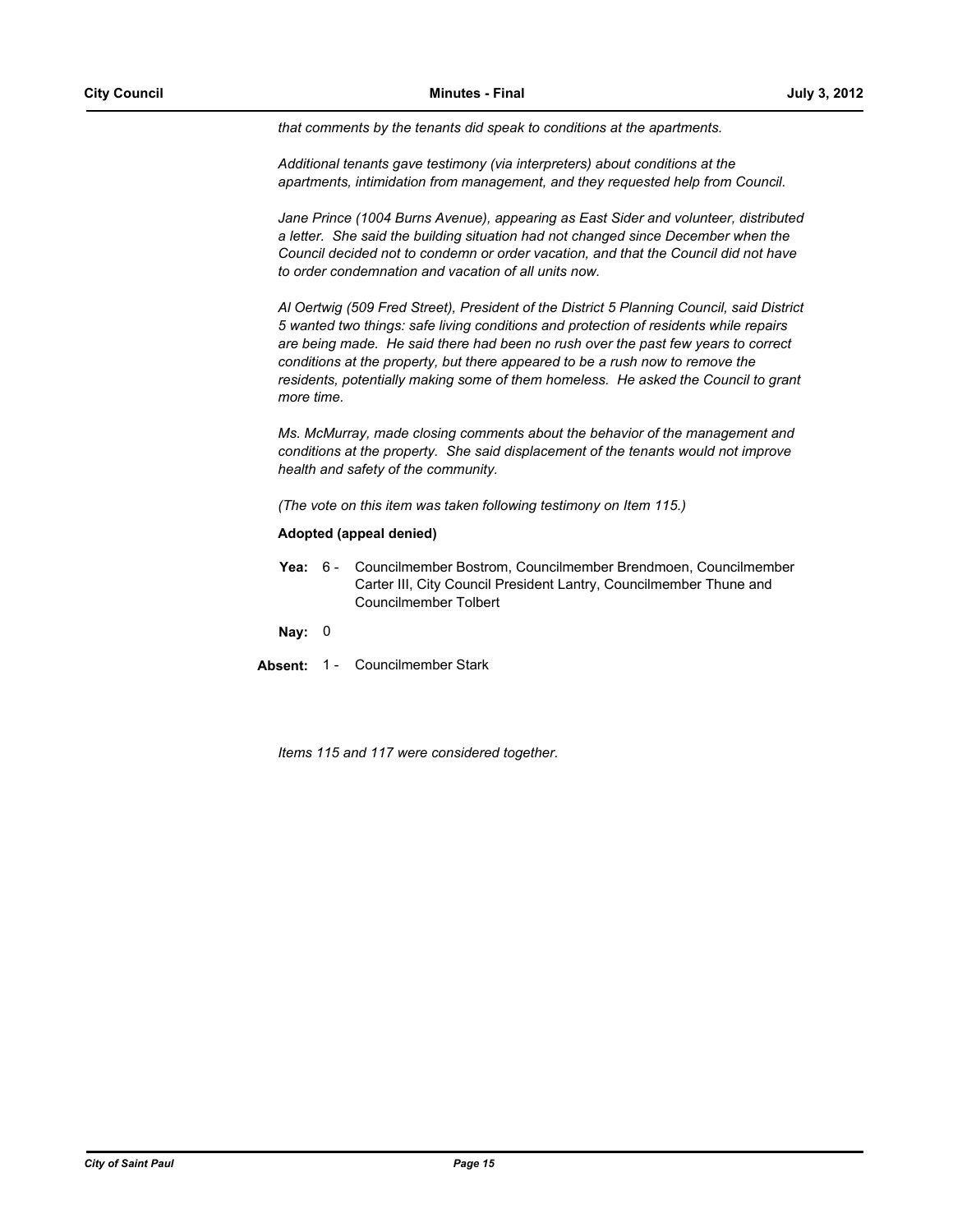#### **RLH VO 12-61 115 RLH VO** Appeal of Peter W. Brown, on behalf of several tenants, to a Notice of Condemnation and Order to Vacate at 1205 WESTMINSTER **STREET**

*Peter Brown, clarified that the appellants were 18 residents, including some residents who had already testified. He distributed materials related to orders issued earlier, and said at that time it was determined both in Legislative Hearings and City Council that adequate progress was being made. Legislative Hearing Officer Marcia Moermond clarified that those materials were already a part of the record.*

*Pablo Tapia (3840 Patriot Lane, Lexington) said he was a cofounder of an alliance of Latino-speaking churches and had learned of the conditions at the apartment from renters who attended churches in the organization. He said they found the worsening living conditions troublesome, and felt that the conditions were the fault of the management and not the tenants. On behalf of the organization, he demanded that the tenants be give enough time and be given the dignity and respect they deserved.*

*Mr. Brown said the condemnation order put the power of the City behind the management's push to get the tenants out, when the City could have been using that power on behalf of the tenants with an emergency tenant remedies action (ETRA). He said the City was now interfering with the ETRA filed by SMRLS, and the purpose of the housing code was to protect these poor and mostly minority residents and not to push them out through gentrification. He said conditions were the same on June 1 as they had been on May 8 and May 18, and the property was not deemed condemnable on May 8.* 

*Leslie McMurray, District 5, asked for short extension to allow tenants to be relocated through the legal actions.*

*Mr. Brown said the decks had been used for 30 years and a board had never cracked. He said the decks had been condemned on February 17, but Department of Safety and Inspections (DSI) inspectors had noted apparent use of the decks since then and it didn't appear that anyone really believed the decks represented an immediate threat.*

#### *In support:*

*Wade Shatzer (1161 Wayzata Boulevard, #312, Wayzata), owner of property management company Equimax Real Estate, said only six families remained of the 45 who were there are on May 1. He said they, along with some charitable organizations, had been working tirelessly to help tenants find new housing, and at this point there was no excuse. He said they had found it wasn't possible to fix things with the units occupied, and they had acted quickly so moves could take place in the summer before school started. He said the goal was to make the property an asset.*

*Councilmember Brendmoen moved to close the public hearing. Yeas - 5 Nays - 0 (Carter not present for vote)*

*Councilmember Brendmoen thanked residents and City staff, and reviewed conditions and activity at properties since January. She said it was not safe for tenants to remain in a building that was largely vacant, but she was committed to helping the remaining tenants relocate.*

*Councilmember Carter said the Council's responsibility was to the tenants not the property, and in this case that meant helping them move on.*

*Councilmember Tolbert commended CM Brendmoen on her work. He said the time*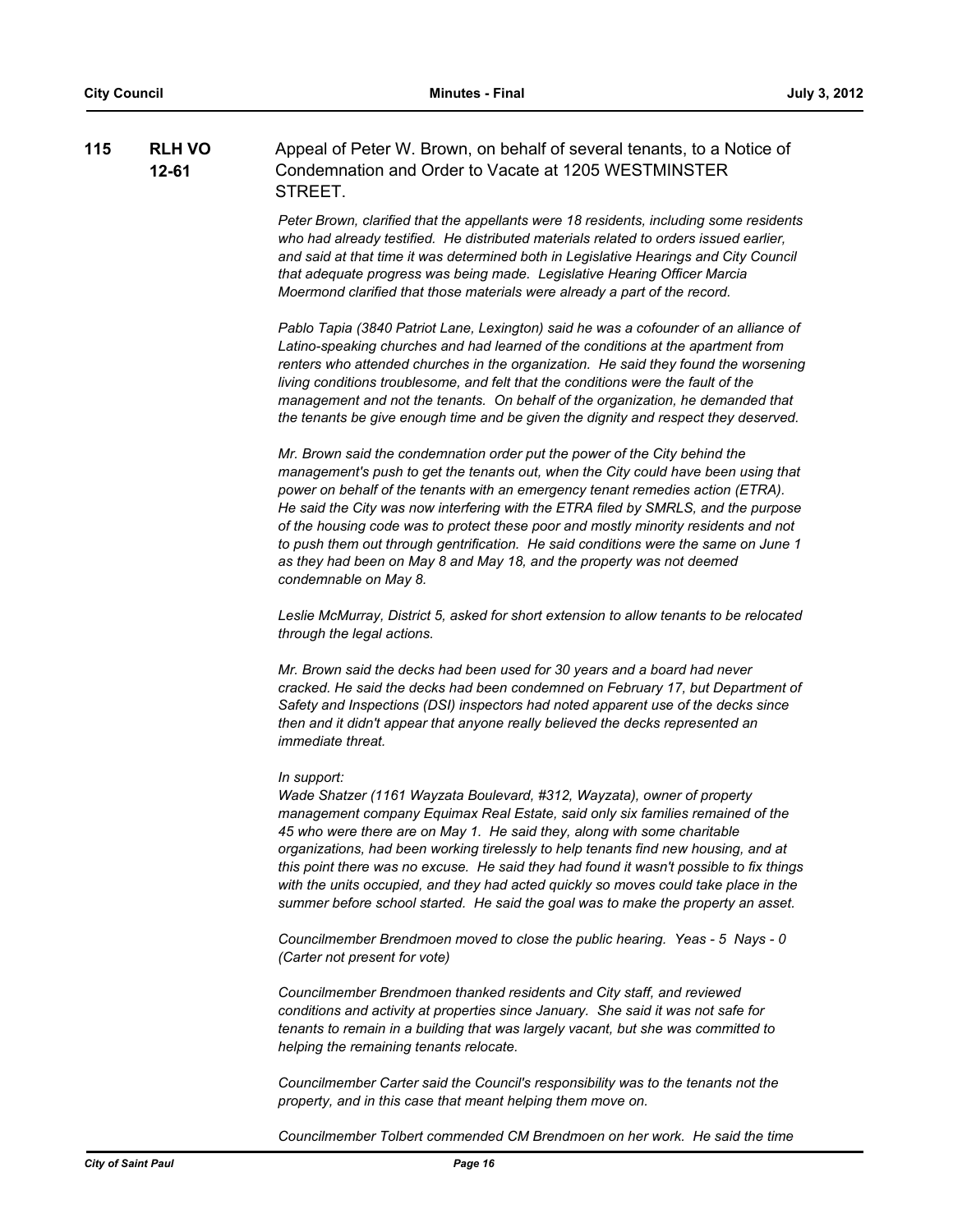*was now to move forward and get the tenants out of the poor conditions.*

*Councilmember Thune agreed that sometimes buildings reached the point where it was not possible to make necessary repairs with tenants in residence. He suggested an extension to the end of July.*

*Council President Lantry said the Council's desire to avoid displacing tenants in the*  winter and before the holidays had resulted worsening conditions and the current *situation. She said property management company gave notice for June 30, and the City was not responsible for the decisions of the tenants. She said great efforts were made to give the tenants support in making the transition, but the temptation to grant a little more time was tempered by the possibility of tragedy due to unsafe conditions. She suggested one vote on items 114 - 117.*

*Councilmember Thune asked for clarification of what would happen if tenants were still in residence on July 9.*

*DSI Director Ricardo Cervantes said inspectors would go out and ask for assistance from police to remove anyone remaining.*

*Councilmember Thune said he still felt that after working on the issue this long, the Council should grant an extension to July 31.*

*Councilmember Bostrom said he didn't think anything would be different on July 31.*

*Councilmember Brendmoen expressed concern about the City's liability should something happen between July 9 and 31. She moved to deny the appeals.*

## **Adopted (appeal denied)**

Yea: 6 - Councilmember Bostrom, Councilmember Brendmoen, Councilmember Carter III, City Council President Lantry, Councilmember Thune and Councilmember Tolbert

**Nay:** 0

- **Absent:** 1 Councilmember Stark
- **RLH VO 12-48 116 RLH VO** Appeal of Southern Minnesota Regional Legal Services (SMRLS), on behalf of several tenants, to a Notice of Condemnation and Order to Vacate at 1225 WESTMINSTER STREET.

*(See minutes for item 114)*

## **Adopted (appeal denied)**

Yea: 6 - Councilmember Bostrom, Councilmember Brendmoen, Councilmember Carter III, City Council President Lantry, Councilmember Thune and Councilmember Tolbert

**Nay:** 0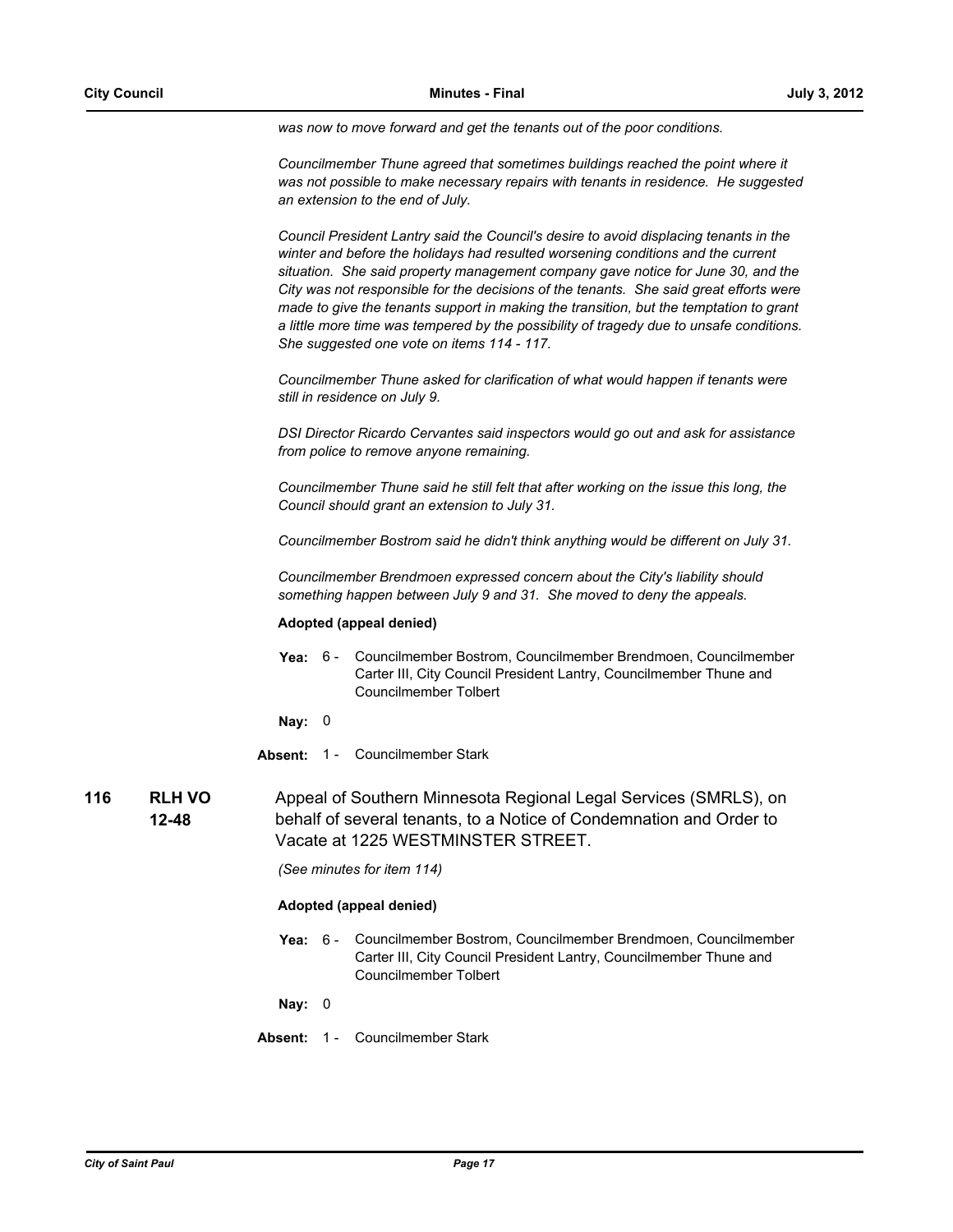| 117 | <b>RLH VO</b><br>12-50     | Appeal of Peter W. Brown, on behalf of several tenants, to a Notice of<br>Condemnation and Order to Vacate at 1225 WESTMINSTER<br>STREET. |                                                                                                                                                                                                                    |  |
|-----|----------------------------|-------------------------------------------------------------------------------------------------------------------------------------------|--------------------------------------------------------------------------------------------------------------------------------------------------------------------------------------------------------------------|--|
|     |                            | (See minutes for item 115)                                                                                                                |                                                                                                                                                                                                                    |  |
|     |                            | Adopted (appeal denied)                                                                                                                   |                                                                                                                                                                                                                    |  |
|     |                            |                                                                                                                                           | Yea: 6 - Councilmember Bostrom, Councilmember Brendmoen, Councilmember<br>Carter III, City Council President Lantry, Councilmember Thune and<br><b>Councilmember Tolbert</b>                                       |  |
|     |                            | Nay: $0$                                                                                                                                  |                                                                                                                                                                                                                    |  |
|     |                            | Absent: 1 - Councilmember Stark                                                                                                           |                                                                                                                                                                                                                    |  |
| 38  | <b>RLH RR</b><br>$12 - 26$ |                                                                                                                                           | Ordering the rehabilitation or razing and removal of the structures at<br>437 BANFIL STREET within fifteen (15) days after the July 3, 2012<br>City Council public hearing. (Public hearing continued from July 3) |  |
|     |                            |                                                                                                                                           | Councilmember Thune moved to continue the public hearing to August 1.                                                                                                                                              |  |
|     |                            |                                                                                                                                           | <b>Public hearing continued to August 1</b>                                                                                                                                                                        |  |
|     |                            | Yea: $6-$                                                                                                                                 | Councilmember Bostrom, Councilmember Brendmoen, Councilmember<br>Carter III, City Council President Lantry, Councilmember Thune and<br><b>Councilmember Tolbert</b>                                                |  |
|     |                            | Nay: $0$                                                                                                                                  |                                                                                                                                                                                                                    |  |
|     |                            | Absent: 1 - Councilmember Stark                                                                                                           |                                                                                                                                                                                                                    |  |
| 50  | <b>RLH RR</b><br>$12 - 27$ | Council Public Hearing.                                                                                                                   | Ordering the razing and removal of the structures at 1673 COTTAGE<br>AVENUE EAST within fifteen (15) days after the July 3, 2012 City                                                                              |  |
|     |                            | public hearing to August 1.                                                                                                               | At Legislative Hearing Officer Marcia Moermond's request, Councilmember Bostrom<br>moved to refer the matter for a July 24 Legislative Hearing, and continue the Council                                           |  |
|     |                            | continued to August 1                                                                                                                     | Referred back for a July 24 Legislative Hearing; Council public hearing                                                                                                                                            |  |
|     |                            |                                                                                                                                           | Yea: 6 - Councilmember Bostrom, Councilmember Brendmoen, Councilmember<br>Carter III, City Council President Lantry, Councilmember Thune and<br><b>Councilmember Tolbert</b>                                       |  |
|     |                            | Nay: $0$                                                                                                                                  |                                                                                                                                                                                                                    |  |
|     |                            | Absent: 1 - Councilmember Stark                                                                                                           |                                                                                                                                                                                                                    |  |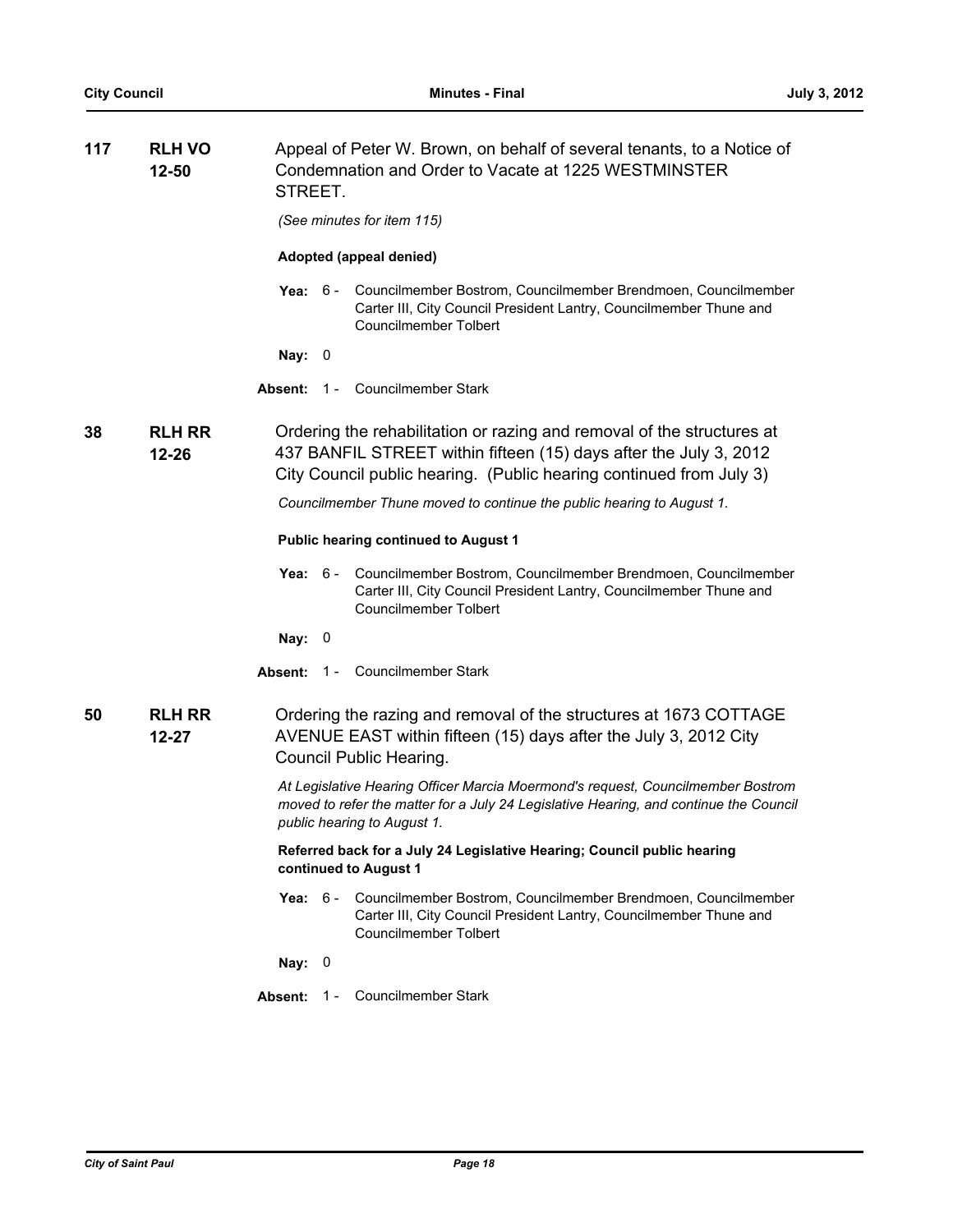| 52 | <b>RLH WP</b>            |                  |                                                                                                                                                                                                                                                    |
|----|--------------------------|------------------|----------------------------------------------------------------------------------------------------------------------------------------------------------------------------------------------------------------------------------------------------|
|    | $12 - 55$                | STREET.          | Appeal of Renewal by Andersen, on behalf of Ernest Goodman, to an<br>Egress Window Non-Compliance Determination at 1045 DAVERN                                                                                                                     |
|    |                          |                  | Legislative Hearing Officer Marcia Moermond said the window width and glazed area<br>were substantially short of the requirement; she recommended denying the appeal.                                                                              |
|    |                          |                  | Bryan Horton, Renewal by Anderson (1920 W. County Road C, Roseville) described<br>the challenges presented by the unique design of the home, and said changing the<br>window openings would alter the home's character.                            |
|    |                          |                  | Councilmember Tolbert moved to close the public hearing and grant the appeal.                                                                                                                                                                      |
|    |                          |                  | Adopted as amended (appeal granted)                                                                                                                                                                                                                |
|    |                          |                  | Yea: 6 - Councilmember Bostrom, Councilmember Brendmoen, Councilmember<br>Carter III, City Council President Lantry, Councilmember Thune and<br>Councilmember Tolbert                                                                              |
|    |                          | Nay: $0$         |                                                                                                                                                                                                                                                    |
|    |                          | Absent:<br>$1 -$ | Councilmember Stark                                                                                                                                                                                                                                |
| 59 | <b>RLH FOW</b><br>12-211 |                  | Appeal of Elizabeth Caturia to a Fire Certificate of Occupancy<br>Correction Notice at 830 GRAND AVENUE, UNIT 1.                                                                                                                                   |
|    |                          |                  | Legislative Hearing Officer Marcia Moermond said the issue was whether the window<br>was installed under permit and met the exemption requirements, and it appeared that<br>it did meet those requirements. She recommended granting the variance. |
|    |                          |                  | No one appeared in opposition; Councilmember Thune moved to close the public<br>hearing and adopt the resolution as amended.                                                                                                                       |
|    |                          |                  | Adopted as amended (appeal granted)                                                                                                                                                                                                                |
|    |                          |                  | Yea: 6 - Councilmember Bostrom, Councilmember Brendmoen, Councilmember<br>Carter III, City Council President Lantry, Councilmember Thune and<br>Councilmember Tolbert                                                                              |
|    |                          | Nay: $0$         |                                                                                                                                                                                                                                                    |
|    |                          | Absent:          | 1 - Councilmember Stark                                                                                                                                                                                                                            |
| 61 | <b>RLH VO</b><br>12-56   |                  | Appeal of Howard Jones to a Correction Order-Complaint Inspection<br>(includes condemnation) at 867 HAGUE AVENUE.                                                                                                                                  |
|    |                          |                  | Legislative Hearing Officer Marcia Moermond recommended denying the appeal.                                                                                                                                                                        |
|    |                          |                  | No one appeared in opposition; Councilmember Carter moved to close the public<br>hearing and approve the resolution.                                                                                                                               |
|    |                          | <b>Adopted</b>   |                                                                                                                                                                                                                                                    |
|    |                          | - 5 -<br>Yea:    | Councilmember Bostrom, Councilmember Brendmoen, Councilmember<br>Carter III, City Council President Lantry and Councilmember Thune                                                                                                                 |
|    |                          |                  |                                                                                                                                                                                                                                                    |

**Nay:** 0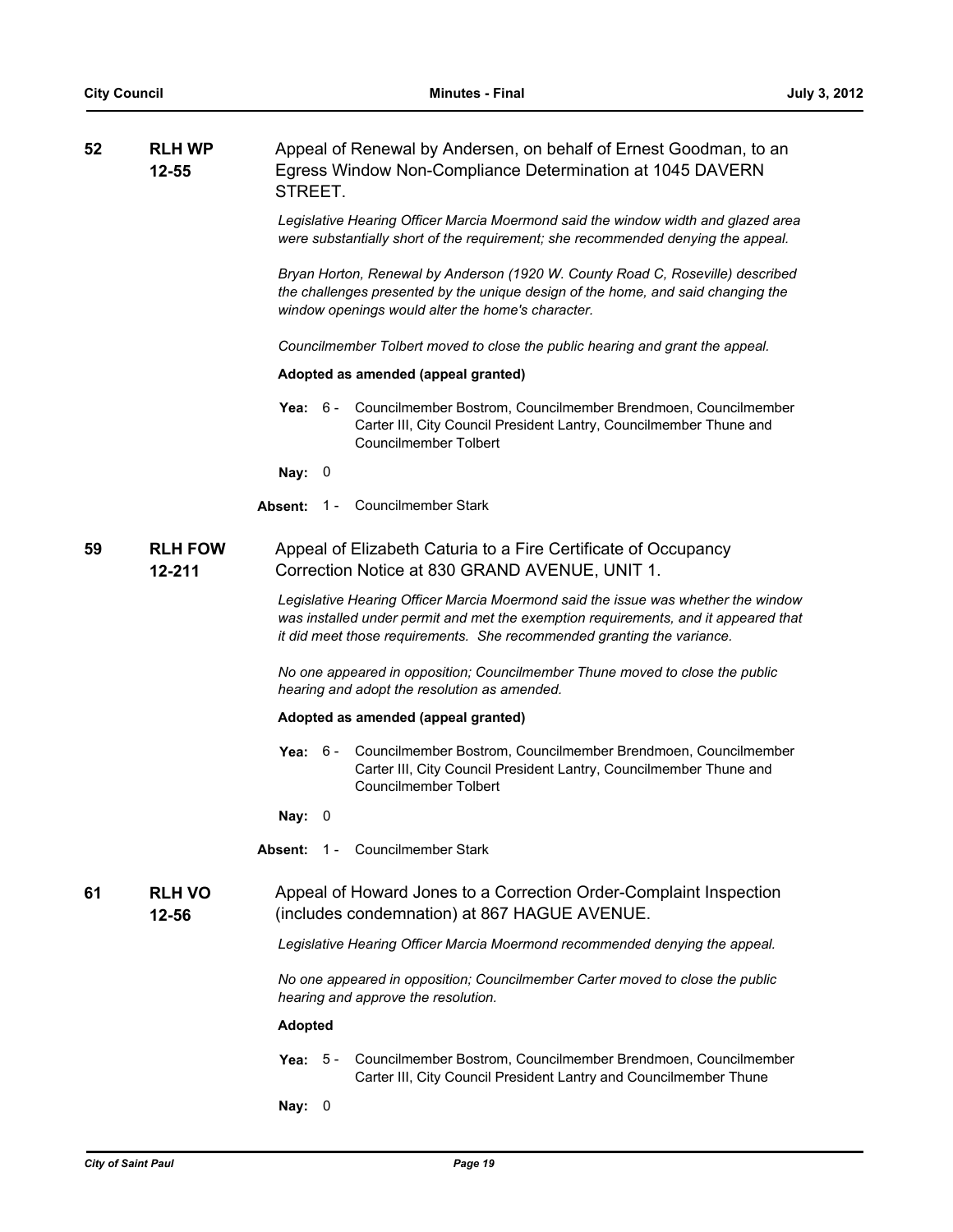|    |                            | Absent: 2 - Councilmember Stark and Councilmember Tolbert                                                                                                                                                                                                                                                                   |
|----|----------------------------|-----------------------------------------------------------------------------------------------------------------------------------------------------------------------------------------------------------------------------------------------------------------------------------------------------------------------------|
| 64 | <b>RLH RR</b><br>12-28     | Ordering the rehabilitation or razing and removal of the structures at<br>466 IGLEHART AVENUE within fifteen (15) days after the July 3, 2012<br>City Council Public Hearing.                                                                                                                                               |
|    |                            | Legislative Hearing Officer Marcia Moermond said there was community interest in<br>the historical value of the property and the one in the next item. She said Ward 1<br>wanted to meet with the owners and neighbors to see if there were other options; she<br>recommended continuing the public hearing to September 5. |
|    |                            | No one appeared in opposition; Councilmember Carter moved to continue the public<br>hearing to September 5. (Legislative Hearing on August 14)                                                                                                                                                                              |
|    |                            | Referred back for an August 14 Legislative Hearing; Council public hearing<br>continued to September 5                                                                                                                                                                                                                      |
|    |                            | Yea: 6 - Councilmember Bostrom, Councilmember Brendmoen, Councilmember<br>Carter III, City Council President Lantry, Councilmember Thune and<br><b>Councilmember Tolbert</b>                                                                                                                                                |
|    |                            | Nay: $0$                                                                                                                                                                                                                                                                                                                    |
|    |                            | <b>Absent: 1 - Councilmember Stark</b>                                                                                                                                                                                                                                                                                      |
| 92 | <b>RLH RR</b><br>$12 - 29$ | Ordering the rehabilitation or razing and removal of the structures at<br>451 SELBY AVENUE within fifteen (15) days after the July 3, 2012,<br>City Council Public Hearing. (To be referred back to a Legislative<br>Hearing on July 10 and continue City Council public hearing to July 18)                                |
|    |                            | No one appeared in opposition; Councilmember Carter moved to continue the public<br>hearing to September 5. (Legislative Hearing on August 14)                                                                                                                                                                              |
|    |                            | Referred back for an August 14 Legislative Hearing; Council public hearing<br>continued to September 5                                                                                                                                                                                                                      |
|    |                            | Yea: 6 - Councilmember Bostrom, Councilmember Brendmoen, Councilmember<br>Carter III, City Council President Lantry, Councilmember Thune and<br><b>Councilmember Tolbert</b>                                                                                                                                                |
|    |                            | Nay: $0$                                                                                                                                                                                                                                                                                                                    |
|    |                            | Absent: 1 - Councilmember Stark                                                                                                                                                                                                                                                                                             |
| 94 | <b>RLH RR</b><br>12-30     | Ordering the rehabilitation or razing and removal of the structures at<br>1204 SEVENTH STREET EAST within one-hundred eighty (180) days<br>after the July 3, 2012 City Council Public Hearing.                                                                                                                              |
|    |                            | Legislative Hearing Officer Marcia Moermond said all conditions had been met; she<br>recommended granting 180 days to rehabilitate the structure.                                                                                                                                                                           |
|    |                            | No one appeared in opposition; Councilmember Bostrom moved to close the public<br>hearing and adopt the resolution as amended.                                                                                                                                                                                              |
|    |                            | Adopted as amended (Remove or repair within 180 days)                                                                                                                                                                                                                                                                       |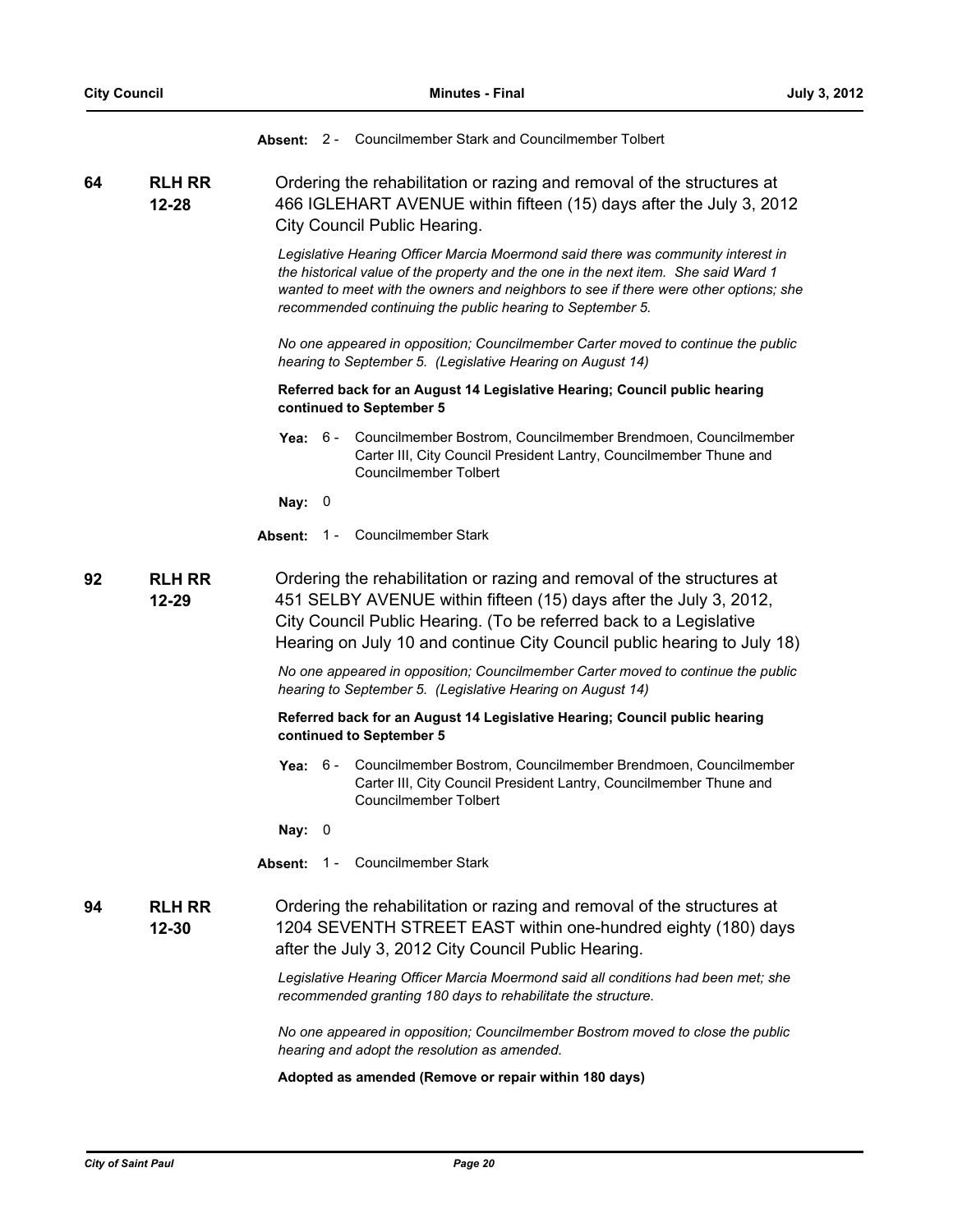**Yea:** Councilmember Bostrom, Councilmember Brendmoen, Councilmember Carter III, City Council President Lantry, Councilmember Thune and Councilmember Tolbert Yea:  $6 -$ 

**Nay:** 0

**Absent:** 1 - Councilmember Stark

**RLH RR 12-24 104 RLH RR** Ordering the rehabilitation or razing and removal of the structures at 482 STINSON STREET within fifteen (15) days after the June 20, 2012, City Council Public Hearing. (Public hearing held June 20; laid over from July 3)

> *Legislative Hearing Officer Marcia Moermond said HUD had not informed the buyer (appellant) of the order to abate a nuisance building, and the appellant had begun work on the property without pulling permits. She said her biggest concern was the lack of an adequate work plan. She displayed a photo of the property, and said the department estimate for rehabilitation was upwards of \$75,000 She said given the property owner's difficulty in meeting basic requirements, she was not confident the rehabilitation could be completed successfully, and she recommended ordering removal or repair within 15 days.*

*At Councilmember Carter's and Council President Lantry's request, Ms. Moermond clarified that the house was a Category 3 vacant building and had an order to abate a nuisance property at the time the appellant purchased it, and that information was not disclosed by HUD.*

#### *In opposition:*

*Lionel Mendez, subcontractor, said they had completed 70% of repairs to the house, and the only thing stopping them was that they couldn't get plumbing and and electrical permits. He said they were asking for the opportunity to get permits so the work could be completed. He said everything would be done to code. He provided photographs.*

*Thomas Garcia, property owner, appeared and affirmed the points made by Mr. Mendez.*

*Councilmember Carter moved to close the public hearing. Yeas - 6 Nays - 0*

*After consulting with Ms. Moermond, Councilmember Carter moved to lay the matter over for two weeks to allow the owner time to provide more detailed bids and financial information, and to have an inspector out to check work already done.*

#### **Public hearing held and closed; laid over to July 18**

Yea: 6 - Councilmember Bostrom, Councilmember Brendmoen, Councilmember Carter III, City Council President Lantry, Councilmember Thune and Councilmember Tolbert

**Nay:** 0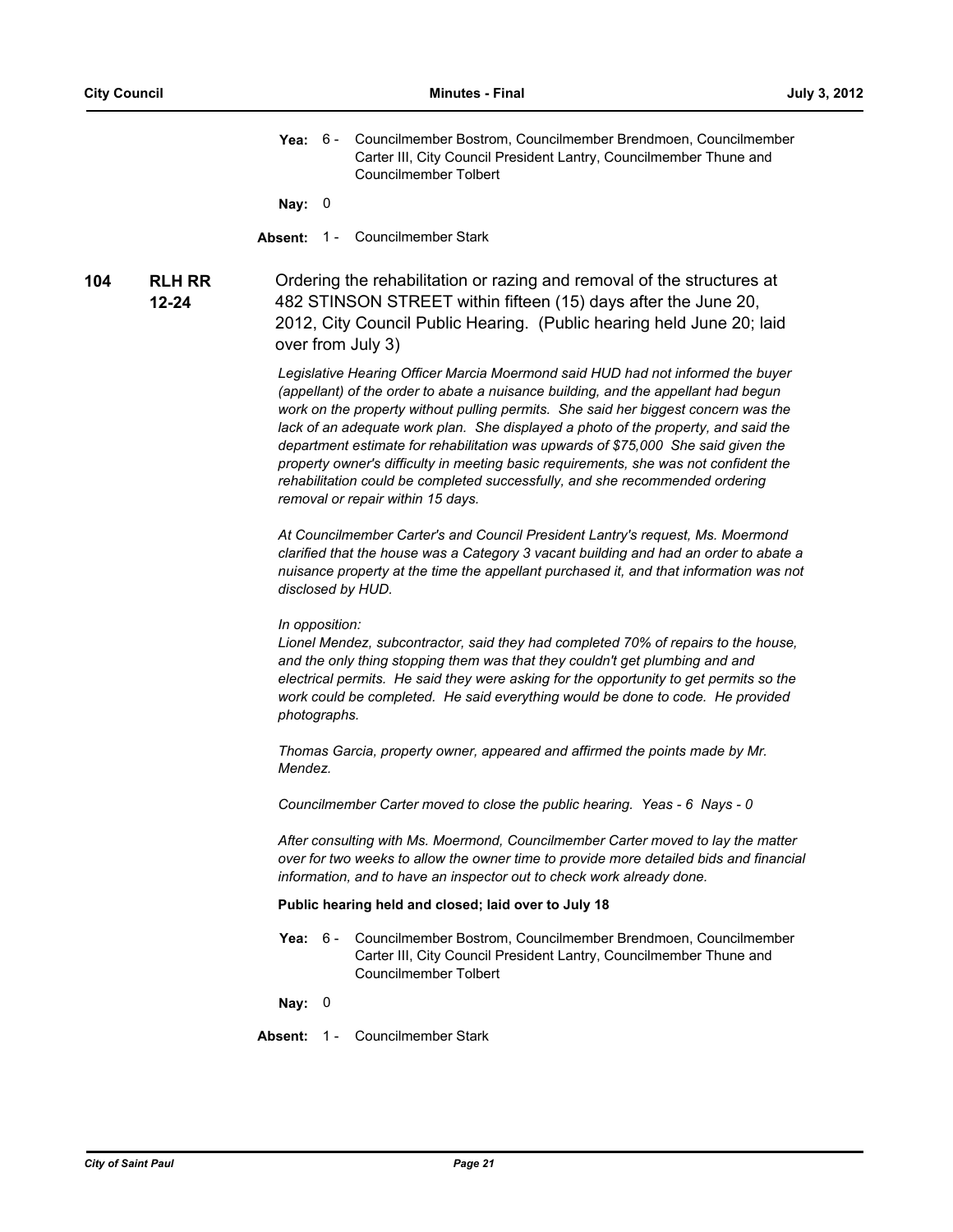| 107 | <b>RLH RR</b><br>$12 - 31$ | Ordering the rehabilitation or razing and removal of the structures at<br>702 THIRD STREET EAST within fifteen (15) days after the July 3,                                                                                                                                                                                                                                   |
|-----|----------------------------|------------------------------------------------------------------------------------------------------------------------------------------------------------------------------------------------------------------------------------------------------------------------------------------------------------------------------------------------------------------------------|
|     |                            | 2012, City Council Public Hearing (To be referred back to Legislative<br>Hearing on August 7, 2012 and City Council August 15, 2012)                                                                                                                                                                                                                                         |
|     |                            | On Legislative Hearing Officer Marcia Moermond's recommendation; Council<br>President Lantry moved to refer the matter for an August 7 Legislative Hearing and<br>continue the Council public hearing to August 15.                                                                                                                                                          |
|     |                            | Referred back for an August 7 Legislative Hearing; Council public hearing<br>continued to August 15                                                                                                                                                                                                                                                                          |
| 112 | <b>RLH FCO</b><br>12-339   | Appeal of Terry F. Fransen to a Correction Notice-Complaint<br>Inspection at 1039 WAKEFIELD AVENUE.                                                                                                                                                                                                                                                                          |
|     |                            | Legislative Hearing Officer Marcia Moermond recommended denying the appeal.<br>She said the appellant had been present but had left.                                                                                                                                                                                                                                         |
|     |                            | No one appeared in opposition; Councilmember Tolbert moved to close the public<br>hearing and approve the resolution.                                                                                                                                                                                                                                                        |
|     |                            | <b>Adopted</b>                                                                                                                                                                                                                                                                                                                                                               |
|     |                            | Councilmember Bostrom, Councilmember Brendmoen, Councilmember<br>Yea:<br>6 -<br>Carter III, City Council President Lantry, Councilmember Thune and<br><b>Councilmember Tolbert</b>                                                                                                                                                                                           |
|     |                            | Nay: $0$                                                                                                                                                                                                                                                                                                                                                                     |
|     |                            | <b>Councilmember Stark</b><br>$1 -$<br>Absent:                                                                                                                                                                                                                                                                                                                               |
| 42  | <b>RLH FCO</b><br>12-396   | Appeal of Odis Lewis to a Correction Notice - Complaint Inspection<br>(Condemnation in Unit 1) at 1076 BRADLEY STREET.                                                                                                                                                                                                                                                       |
|     |                            | Legislative Hearing Officer Marcia Moermond said there had been no gas or electric<br>service for several weeks. The appellants' request was that occupancy be allowed<br>to the end of July; Ms. Moermond said her recommendation was to order vacation by<br>July 6.                                                                                                       |
|     |                            | David, speaking on behalf of the Odis Lewis (appellant), said Mr. Lewis was not<br>staying at the property now, and was working hard to pay off the Xcel bill with<br>assistance from East Side Family Services. He requested two more weeks to allow<br>time get the bill paid. He said Mr. Lewis had his son every other weekend and was<br>going through some things now. |
|     |                            | Councilmember Brendmoen moved to close the public hearing. Yeas - 6 Nay - 0                                                                                                                                                                                                                                                                                                  |
|     |                            | Councilmember Brendmoen thanked the appellants for their testimony. After<br>consulting with Ms. Moermond, she recommended referring the matter back for a<br>July 10 Legislative Hearing to review details of the Xcel payment plan, and continuing<br>the public hearing to July 18. (A motion was made to reopen the public hearing.<br>Yeas - $6$ Nays - $0$ )           |

**Referred back for a July 10 Legislative Hearing; Council public hearing continued to July 18**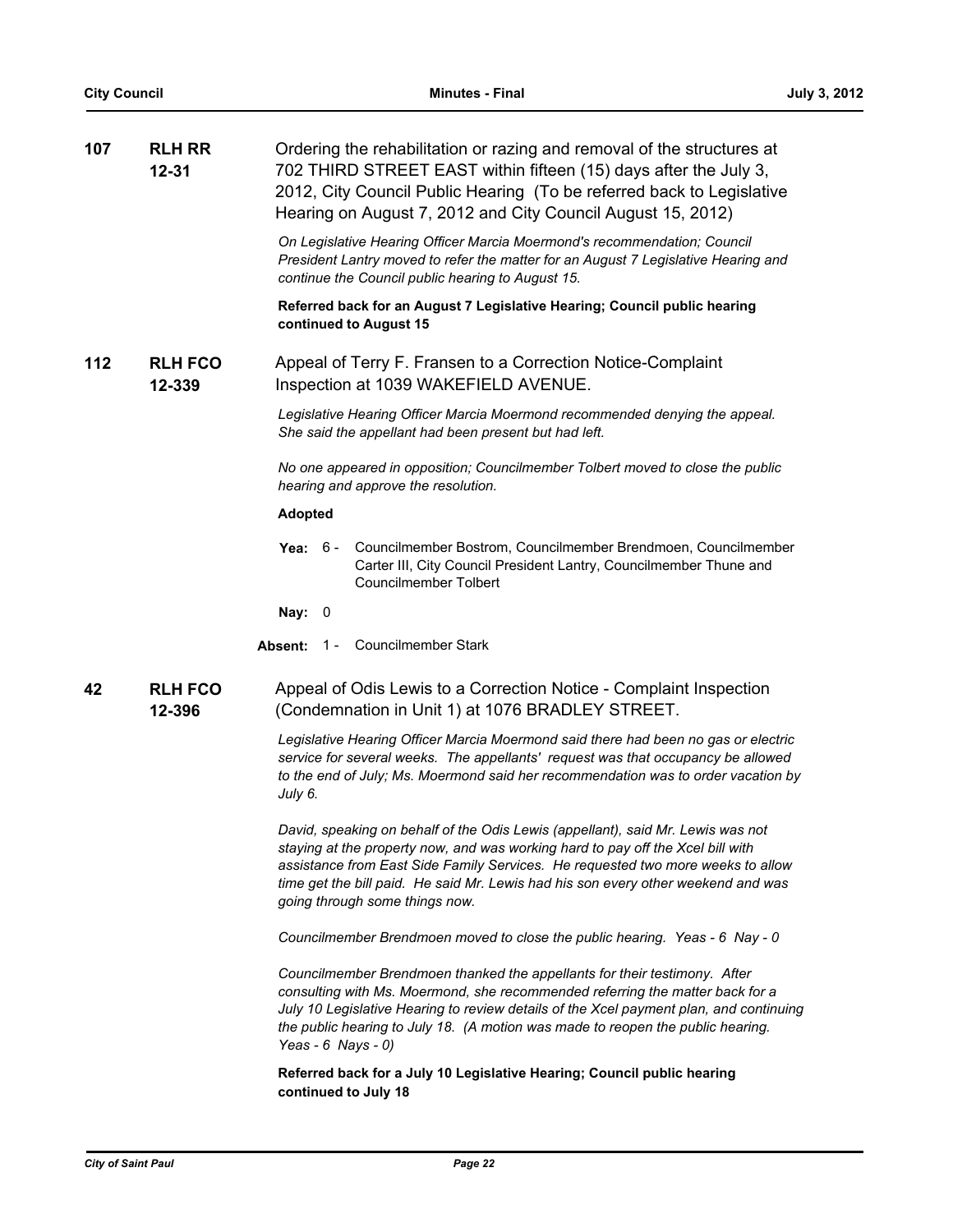|  | <b>Yea:</b> 6 - Councilmember Bostrom, Councilmember Brendmoen, Councilmember |
|--|-------------------------------------------------------------------------------|
|  | Carter III, City Council President Lantry, Councilmember Thune and            |
|  | Councilmember Tolbert                                                         |

**Nay:** 0

**Absent:** 1 - Councilmember Stark

## **LEGISLATIVE HEARING CONSENT AGENDA**

**Note: Items listed under the Consent Agenda will receive a combined public hearing and be enacted by one motion with no separate discussion. Items may be removed from the Consent Agenda for a separate public hearing and discussion if desired.**

### **Approval of the Consent Agenda (Items 35 - 121)**

*No one appeared in opposition; Councilmember Thune moved to close the public hearing and approve the Legislative Hearing Consent Agenda as amended.*

#### **Legislative Hearing Consent Agenda adopted as amended**

|  | Yea: 6 - Councilmember Bostrom, Councilmember Brendmoen, Councilmember |  |  |
|--|------------------------------------------------------------------------|--|--|
|  | Carter III, City Council President Lantry, Councilmember Thune and     |  |  |
|  | Councilmember Tolbert                                                  |  |  |
|  |                                                                        |  |  |

- **Nay:** 0
- **Absent:** 1 Councilmember Stark
- **RLH VO 12-44 35 RLH VO** Appeal of Curtis Finney to a Fire Certificate of Occupancy Correction Notice (Condemnation - Unit 106) at 1365 ARKWRIGHT STREET.

# **Adopted**

**RLH FOW 12-208 36** Appeal of Kent Peterson to a Fire Inspection Correction Notice at 816 ASHLAND AVENUE.

# **Adopted**

**RLH FCO 12-269 37 RLH FCO** Appeal of Tarik Propes to a Correction Notice-Reinspection Complaint at 277 AURORA AVENUE.

# **Adopted**

**RLH FOW 12-218 39 RLH FOW** Appeal of Joseph Kummer to a Fire Inspection Correction Notice at 443 BANFIL STREET.

# **Adopted**

**RLH FOW 12-191 40 RLH FOW** Appeal of Lisalan Thai to a Fire Certificate of Occupancy Inspection Correction Notice at 635 BLAIR AVENUE.

**Adopted**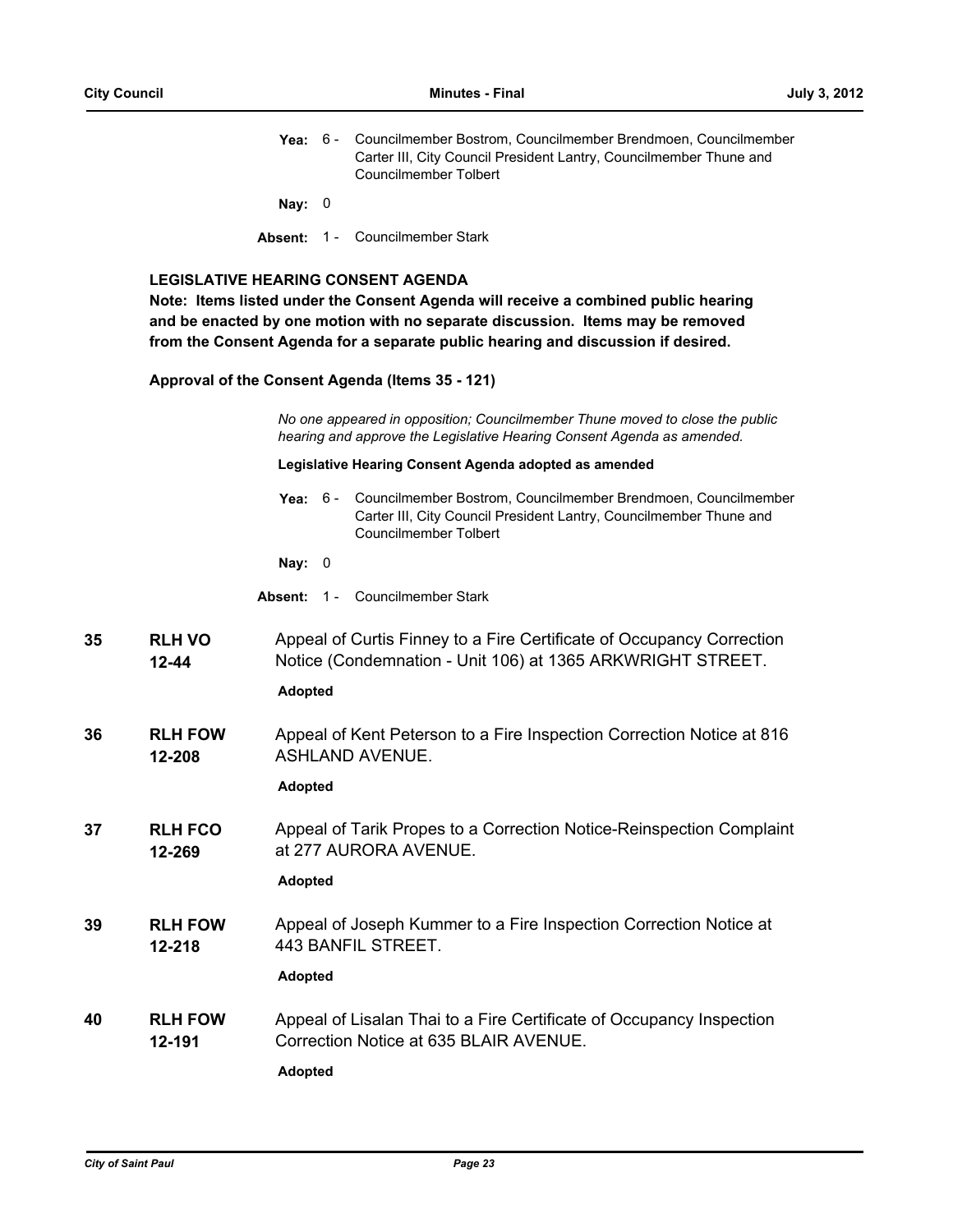| 41 | <b>RLH FOW</b><br>12-192    | Appeal of David Brown to a Fire Certificate of Occupancy Correction<br>Notice at 1021 BLAIR AVENUE.                                                      |
|----|-----------------------------|----------------------------------------------------------------------------------------------------------------------------------------------------------|
|    |                             | Adopted                                                                                                                                                  |
| 43 | <b>RLH FCO</b><br>12-357    | Appeal of Thomas S. Yang to a Fire Certificate of Occupancy<br>Inspection Correction Notice at 700 BURR STREET.                                          |
|    |                             | <b>Adopted</b>                                                                                                                                           |
| 44 | <b>RLH WP</b><br>$12 - 53$  | Appeal of Window World to an Egress Window Non-Compliance<br>Determination at 1029 BUSH AVENUE.                                                          |
|    |                             | <b>Adopted</b>                                                                                                                                           |
| 45 | <b>RLH FOW</b><br>12-180    | Appeal of Tony Swanson, on behalf of Public Housing Agency of St.<br>Paul, to a Fire Inspection Correction Notice at 805 CARROLL<br>AVENUE.              |
|    |                             | <b>Adopted</b>                                                                                                                                           |
| 46 | <b>RLH WP</b><br>$12 - 57$  | Appeal of Saint Paul Ramsey County Department of Public Health to<br>an Egress Window Non-Compliance Determination at 1263 CHARLES<br>AVENUE.            |
|    |                             | <b>Adopted</b>                                                                                                                                           |
| 47 | <b>RLH SAO</b><br>$12 - 19$ | Appeal of Mary Kaye to a Summary Abatement Order at 880 CLARK<br>STREET.                                                                                 |
|    |                             | <b>Adopted</b>                                                                                                                                           |
| 48 | <b>RLH FCO</b><br>12-336    | Appeal of David Bassekle to a Fire Inspection Correction Notice at 885<br><b>CLARK STREET.</b>                                                           |
|    |                             | <b>Adopted</b>                                                                                                                                           |
| 49 | <b>RLH FOW</b><br>12-197    | Appeal of Daniel Sobiech to a Fire Certificate of Occupancy Inspection<br>Correction Notice at 402 CLEVELAND AVENUE NORTH.                               |
|    |                             | Adopted                                                                                                                                                  |
| 51 | <b>RLH VO</b><br>$12 - 29$  | Appeal of Joel Ashbacher to a Fire Certificate of Occupancy<br>Revocation and Order to Vacate 104 DALE STREET. (Public hearing<br>continued from June 6) |
|    |                             | <b>Adopted</b>                                                                                                                                           |
| 53 | <b>RLH FOW</b><br>12-209    | Appeal of James and Judith Wiberg to a Fire Inspection Correction<br>Notice at 2184 ELEANOR AVENUE.                                                      |
|    |                             | <b>Adopted</b>                                                                                                                                           |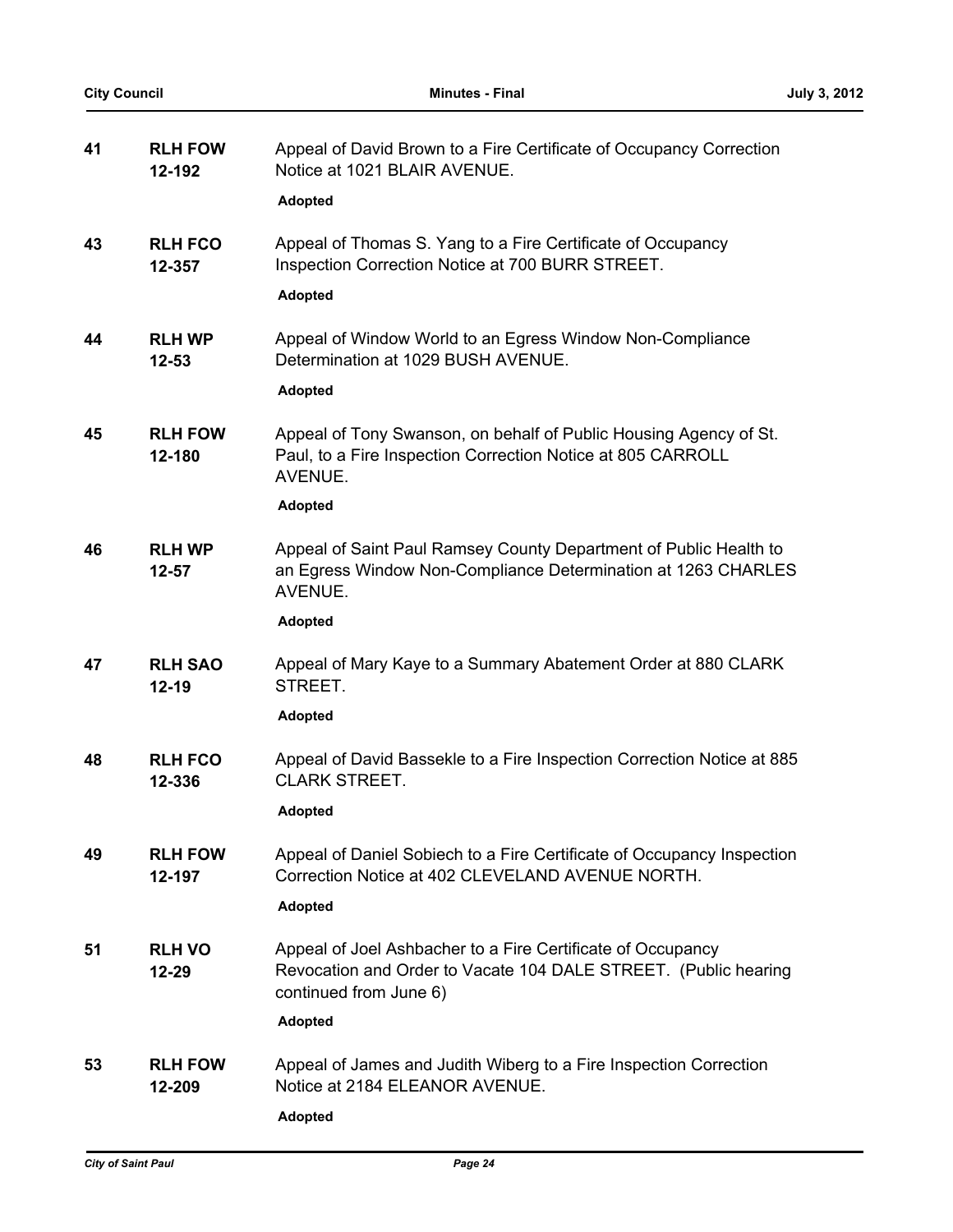| 54 | <b>RLH FOW</b><br>12-181   | Appeal of Marcia and Alexandre Hupalo to a Re-Inspection Fire<br>Certificate of Occupancy With Deficiencis at 1154 FLANDRAU<br>STREET.<br><b>Adopted</b>          |
|----|----------------------------|-------------------------------------------------------------------------------------------------------------------------------------------------------------------|
| 55 | <b>RLH FOW</b><br>12-219   | Appeal of Mark and Carol Cemensky to a Fire Inspection Correction<br>Notice at 226 FRANK STREET.                                                                  |
|    |                            | <b>Adopted</b>                                                                                                                                                    |
| 56 | <b>RLH FOW</b><br>12-216   | Appeal of Jacob Devney to a Fire Inspection Correction Notice at 912<br>FREMONT AVENUE.                                                                           |
|    |                            | <b>Adopted</b>                                                                                                                                                    |
| 57 | <b>RLH WP</b><br>$12 - 62$ | Appeal of Greg Fry to an Egress Window Non-Compliance<br>Determination at 2209/2211 GLENRIDGE AVENUE.                                                             |
|    |                            | <b>Adopted</b>                                                                                                                                                    |
| 58 | <b>RLH FCO</b><br>12-318   | Appeal of Bryan Desma to a Fire Inspection Correction Notice at 396<br><b>GOODRICH AVENUE.</b>                                                                    |
|    |                            | <b>Adopted</b>                                                                                                                                                    |
| 60 | <b>RLH FOW</b><br>12-199   | Appeal of Andy Wilhoit to a Fire Certificate of Occupancy Correction<br>Notice at 888 GRAND AVENUE.                                                               |
|    |                            | <b>Adopted</b>                                                                                                                                                    |
| 62 | <b>RLH FOW</b><br>12-201   | Appeal of Todd Schneider to a Fire Certificate of Occupancy<br>Inspection Correction Notice at 1350 HEWITT AVENUE.                                                |
|    |                            | <b>Adopted</b>                                                                                                                                                    |
| 63 | <b>RLH FOW</b><br>12-220   | Appeal of Anna and Chris VanderKoy to a Correction Notice -<br>Complaint Inspection at 791 HOLTON STREET.                                                         |
|    |                            | Adopted                                                                                                                                                           |
| 65 | <b>RLH FOW</b><br>12-182   | Appeal of Tony Swanson, on behalf of Public Housing Agency of St.<br>Paul, to a Fire Certificate of Occupancy Correction Notice at 761<br><b>IGLEHART AVENUE.</b> |
|    |                            | Adopted                                                                                                                                                           |
| 66 | <b>RLH VO</b><br>12-42     | Appeal of Roger Layer to a Notice of Condemnation as Unfit for<br>Human Habitation and Order to Vacate at 838 JENKS AVENUE.                                       |
|    |                            | Adopted                                                                                                                                                           |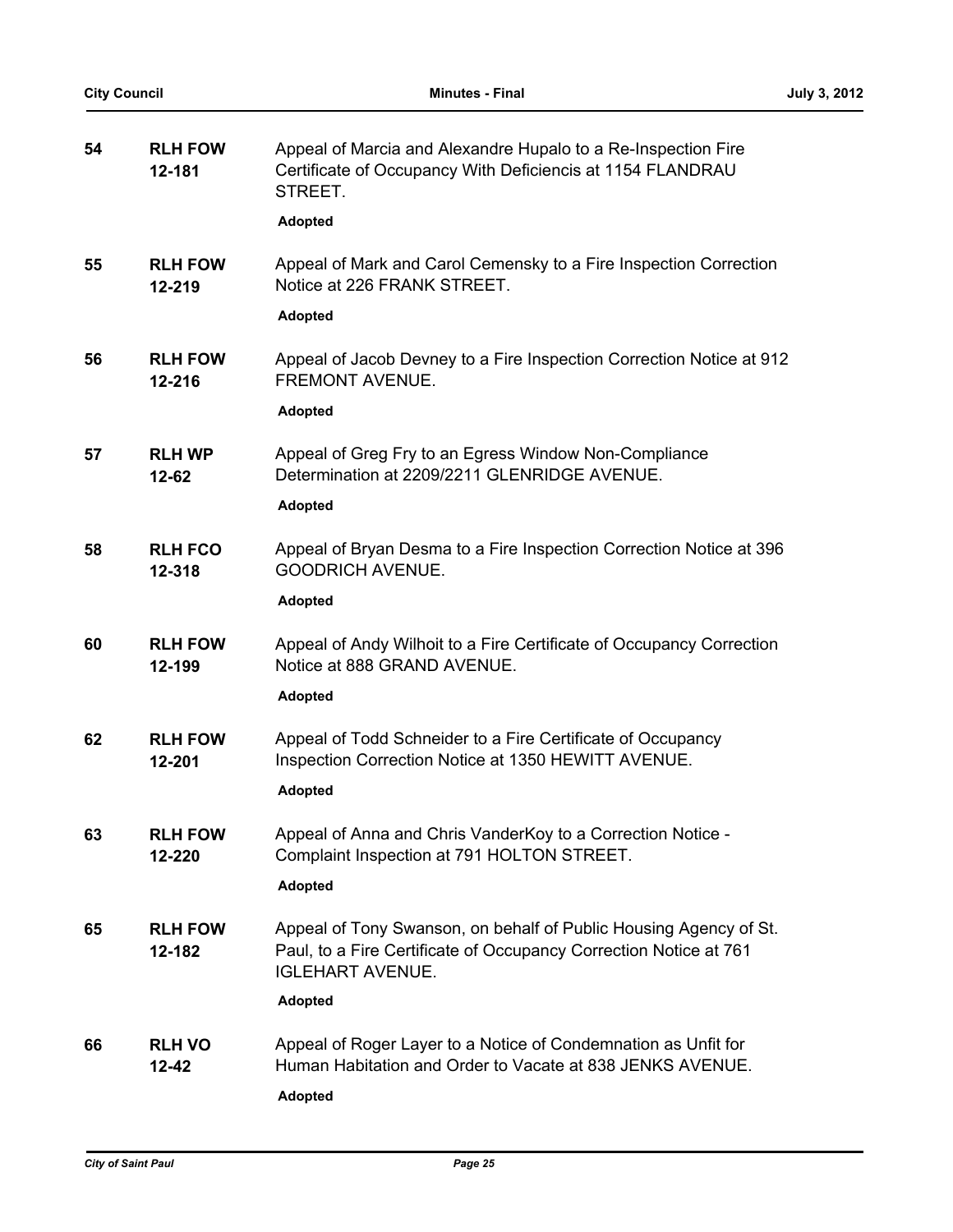| 67 | <b>RLH FOW</b><br>12-217   | Appeal of John Ophelan, Ophelan Lessard LLC, to a Fire Inspection<br>Correction Notice at 835 JUNO AVENUE.<br><b>Adopted</b>                                |
|----|----------------------------|-------------------------------------------------------------------------------------------------------------------------------------------------------------|
| 68 | <b>RLH FOW</b><br>12-215   | Appeal of Brandon Starr to a Fire Certificate of Occupancy Inspection<br>Correction Notice at 854 JUNO AVENUE.<br><b>Adopted</b>                            |
| 69 | <b>RLH VO</b><br>12-36     | Appeal of Joseph J. Skelly to a Revocation of Fire Certificate of<br>Occupancy and Order to Vacate at 1231 KENNARD STREET.<br><b>Adopted</b>                |
| 70 | <b>RLH FOW</b><br>12-224   | Appeal of Triesta and Paul Brown to a Fire Certificate of Occupancy<br>Correction Notice at 1153 LAFOND AVENUE.<br><b>Adopted</b>                           |
| 71 | <b>RLH WP</b><br>$12 - 54$ | Appeal of Jeff Beissel, Beissel Window and Siding Company, to an<br>Egress Window Non-Compliance Determination at 2184 LARRY HO<br>DRIVE.<br><b>Adopted</b> |
| 72 | <b>RLH FCO</b><br>12-337   | Appeal of Marvin Lindo to a Fire Certificate of Occupancy Correction<br>Notice at 656-658 LEXINGTON PARKWAY NORTH.<br>Adopted                               |
| 73 | <b>RLH FOW</b><br>12-195   | Appeal of Thomas Bausch, on behalf of Kathleen Bausch, to a<br>Correction Notice-Complaint Inspection at 868 MARGARET STREET.<br><b>Adopted</b>             |
| 74 | <b>RLH FCO</b><br>12-316   | Appeal of Taric Abdelaziz to a Fire Inspection Correction Notice at<br>1022 MARGARET STREET.<br><b>Adopted</b>                                              |
| 75 | <b>RLH FOW</b><br>12-206   | Appeal of Tanya Villanuera to a Re-Inspection Fire Certificate of<br>Occupancy With Deficiencies at 1128 MARYLAND AVENUE EAST.<br>Adopted                   |
| 76 | <b>RLH VO</b><br>12-39     | Appeal of Pavel Sakurets to a Fire Certificate of Occupancy<br>Revocation and Order to Vacate 1194 MATILDA STREET.<br>Adopted                               |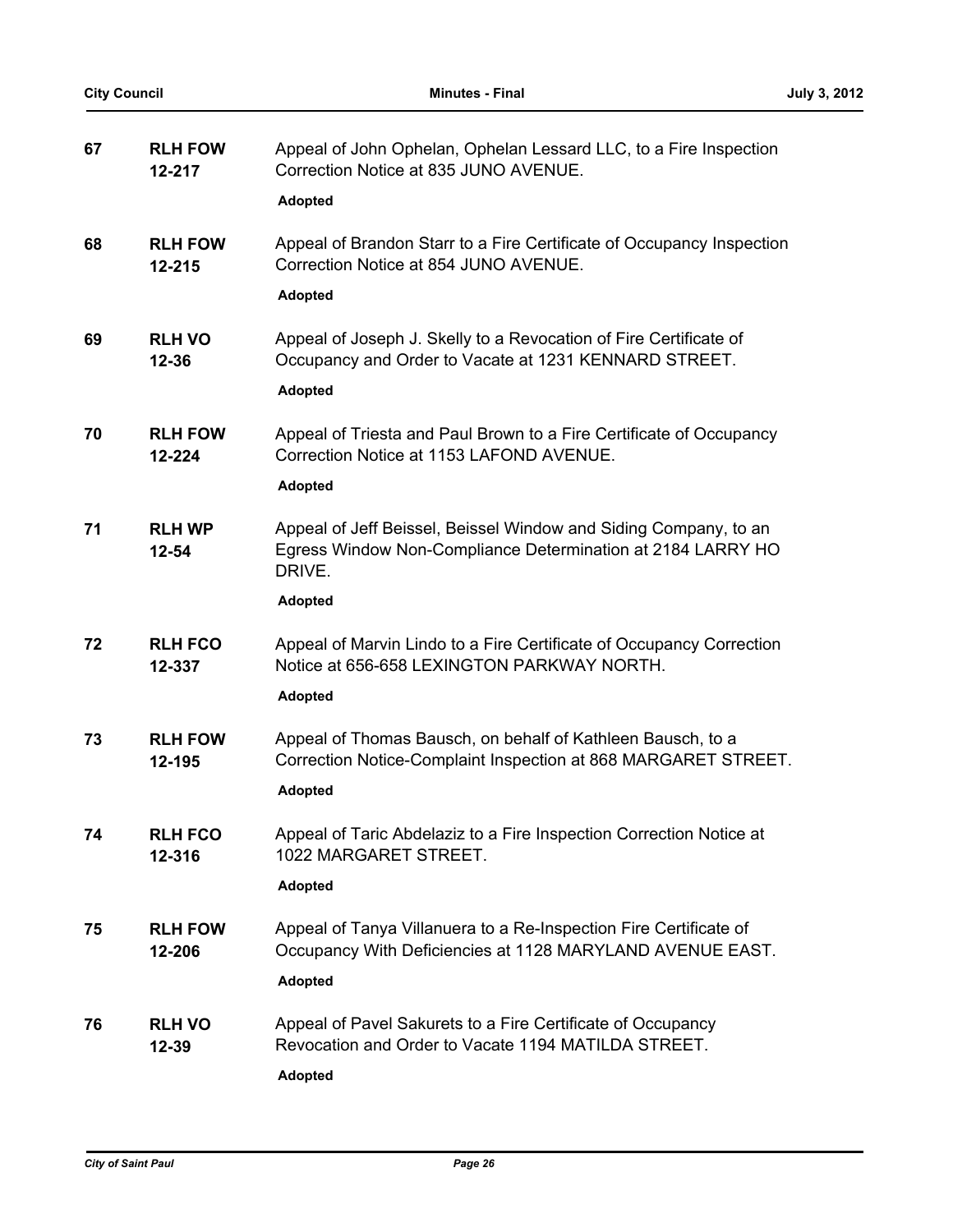| 77 | <b>RLH FOW</b><br>12-183   | Appeal of Gerald Yost to a Fire Inspection Correction Notice at 422<br>MOUNT CURVE BOULEVARD.                                             |
|----|----------------------------|-------------------------------------------------------------------------------------------------------------------------------------------|
|    |                            | <b>Adopted</b>                                                                                                                            |
| 78 | <b>RLH FCO</b><br>12-320   | Appeal of Dan Witucki to a Correction Notice-Complaint Inspection at<br>695 OHIO STREET.                                                  |
|    |                            | Adopted                                                                                                                                   |
| 79 | <b>RLH FOW</b><br>12-196   | Appeal of Cynthia A. Roesel to a Fire Certificate of Occupancy<br>Inspection Correction Notice at 890 OSCEOLA AVENUE.                     |
|    |                            | <b>Adopted</b>                                                                                                                            |
| 80 | <b>RLH FCO</b><br>12-338   | Appeal of Diane Ricci to a Fire Certificate of Occupancy Correction<br>Notice at 1118 PACIFIC STREET.                                     |
|    |                            | <b>Adopted</b>                                                                                                                            |
| 81 | <b>RLH FOW</b><br>12-189   | Appeal of Arta Cheney to a Fire Certificate of Occupancy Inspection<br>Correction Notice at 808 PASCAL STREET NORTH.                      |
|    |                            | <b>Adopted</b>                                                                                                                            |
| 82 | <b>RLH FOW</b><br>12-200   | Appeal of Olson Property Inv LLC to a Fire Certificate of Occupancy<br>Correction Notice at 1307 PAYNE AVENUE.                            |
|    |                            | <b>Adopted</b>                                                                                                                            |
| 83 | <b>RLH FOW</b><br>12-203   | Appeal of Lance Jackels to a Fire Inspection Correction Notice at 2110<br>PINEHURST AVENUE.                                               |
|    |                            | <b>Adopted</b>                                                                                                                            |
| 84 | <b>RLH FOW</b><br>12-172   | Appeal of Joan Benson, Priscilla Apartments, to a Fire Certificate of<br>Occupancy Inspection Correction Notice at 2333 PRISCILLA STREET. |
|    |                            | <b>Adopted</b>                                                                                                                            |
| 85 | <b>RLH FOW</b><br>12-221   | Appeal of Roxanne W. Larsen to a Fire Inspection Correction Notice at<br>684 ROSE AVENUE EAST.                                            |
|    |                            | <b>Adopted</b>                                                                                                                            |
| 86 | <b>RLH VO</b><br>$12 - 41$ | Appeal of Melissa Shea to a Revocation of Fire Certificate of<br>Occupany and Order to Vacate 1624 ROSS AVENUE.                           |
|    |                            | <b>Adopted</b>                                                                                                                            |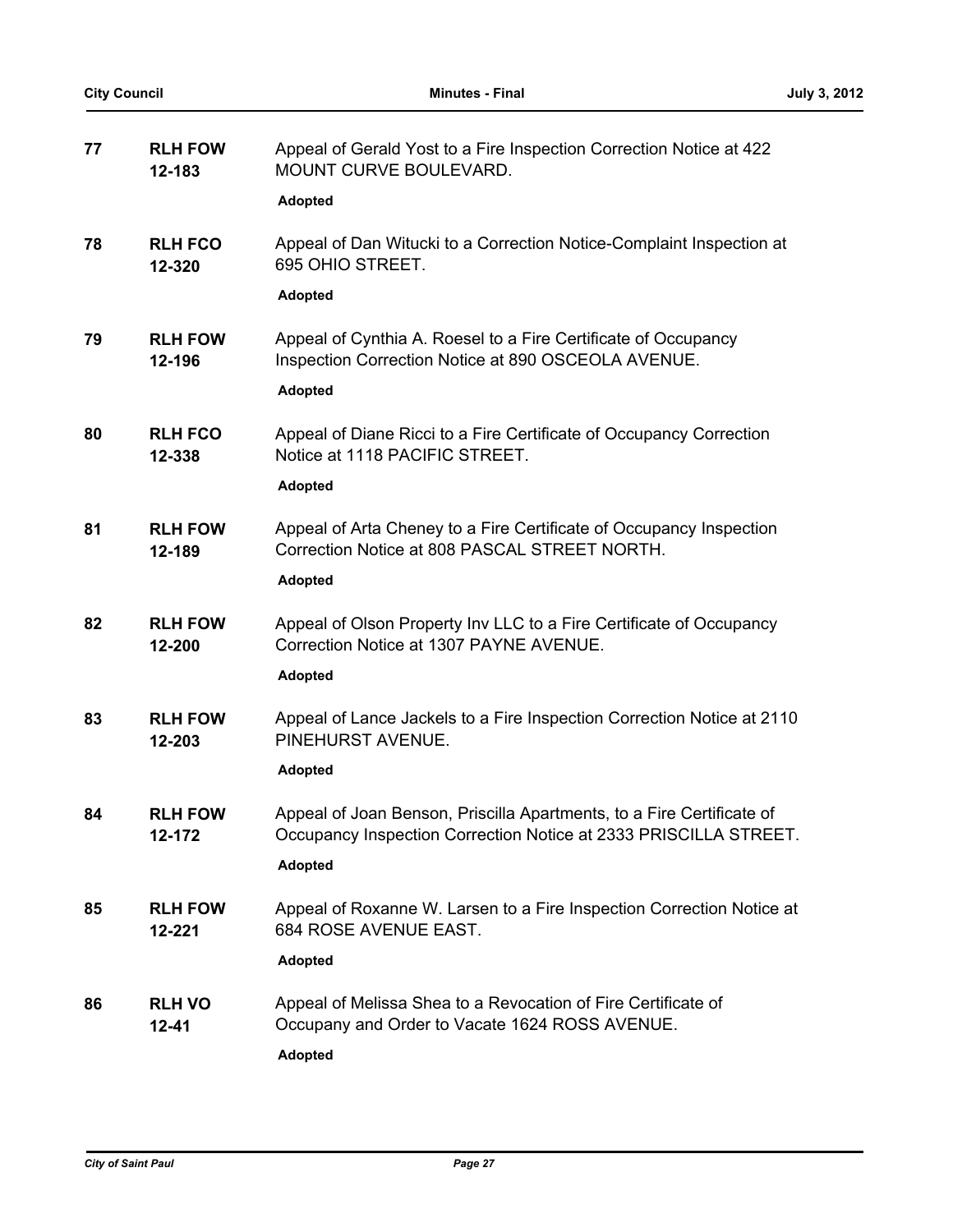| 87 | <b>RLH FOW</b><br>12-210   | Appeal of Olson Property Investments to a Fire Inspection Correction<br>Notice at 905 RUSSELL STREET.                                                                                                                                       |
|----|----------------------------|---------------------------------------------------------------------------------------------------------------------------------------------------------------------------------------------------------------------------------------------|
|    |                            | <b>Adopted</b>                                                                                                                                                                                                                              |
| 88 | <b>RLH FCO</b><br>12-327   | Appeal of Lori Kustritz to a Fire Certificate of Occupancy Inspection<br>Correction Notice at 1960 SAINT CLAIR AVENUE.                                                                                                                      |
|    |                            | <b>Adopted</b>                                                                                                                                                                                                                              |
| 89 | <b>RLH VO</b><br>12-58     | Amending RLH VO 12-25, Appeal of Lymoua Mouacheupao to a<br>Revocation of Fire Certificate of Occupancy and Order to Vacate at 41<br>SANDRALEE DRIVE WEST.                                                                                  |
|    |                            | <b>Adopted</b>                                                                                                                                                                                                                              |
| 90 | <b>RLH WP</b><br>12-52     | Appeal of Renewal by Andersen, on behalf of John Wilebski, to an<br>Egress Window Non-Compliance Determination at 1239 SCHEFFER<br>AVENUE.                                                                                                  |
|    |                            | <b>Adopted</b>                                                                                                                                                                                                                              |
| 91 | <b>RLH WP</b><br>12-59     | Appeal of Mark A. Pierce to an Egress Window Non-Compliance<br>Determination at 1361 SEARLE STREET.                                                                                                                                         |
|    |                            | <b>Adopted</b>                                                                                                                                                                                                                              |
| 93 | <b>RLH RR</b><br>$12 - 18$ | Ordering the rehabilitation or razing and removal of the structures at<br>1186 SEVENTH STREET EAST within fifteen (15) days after the June<br>6, 2012, City Council Public Hearing. (Public hearing held June 6; laid<br>over from June 13) |
|    |                            | <b>Adopted</b>                                                                                                                                                                                                                              |
| 95 | <b>RLH VO</b><br>12-40     | Appeal of Charlie McCarty to a Revocation of Fire Certificate of<br>Occupancy and Order to Vacate at 1734 SEVENTH STREET EAST.                                                                                                              |
|    |                            | <b>Adopted</b>                                                                                                                                                                                                                              |
| 96 | <b>RLH VO</b><br>$12 - 43$ | Appeal of Southern Minnesota Regional Legal Services, on behalf of<br>Lolita Cole, to a Fire Certificate of Occupancy Revocation and Order to<br>Vacate 1155 SEVENTH STREET WEST.                                                           |
|    |                            | <b>Adopted</b>                                                                                                                                                                                                                              |
| 97 | <b>RLH VO</b><br>$12 - 45$ | Appeal of Christopher Deuth to a Revocation of Fire Certificate of<br>Occupancy and Order to Vacate at 1155 SEVENTH STREET WEST.<br><b>Adopted</b>                                                                                          |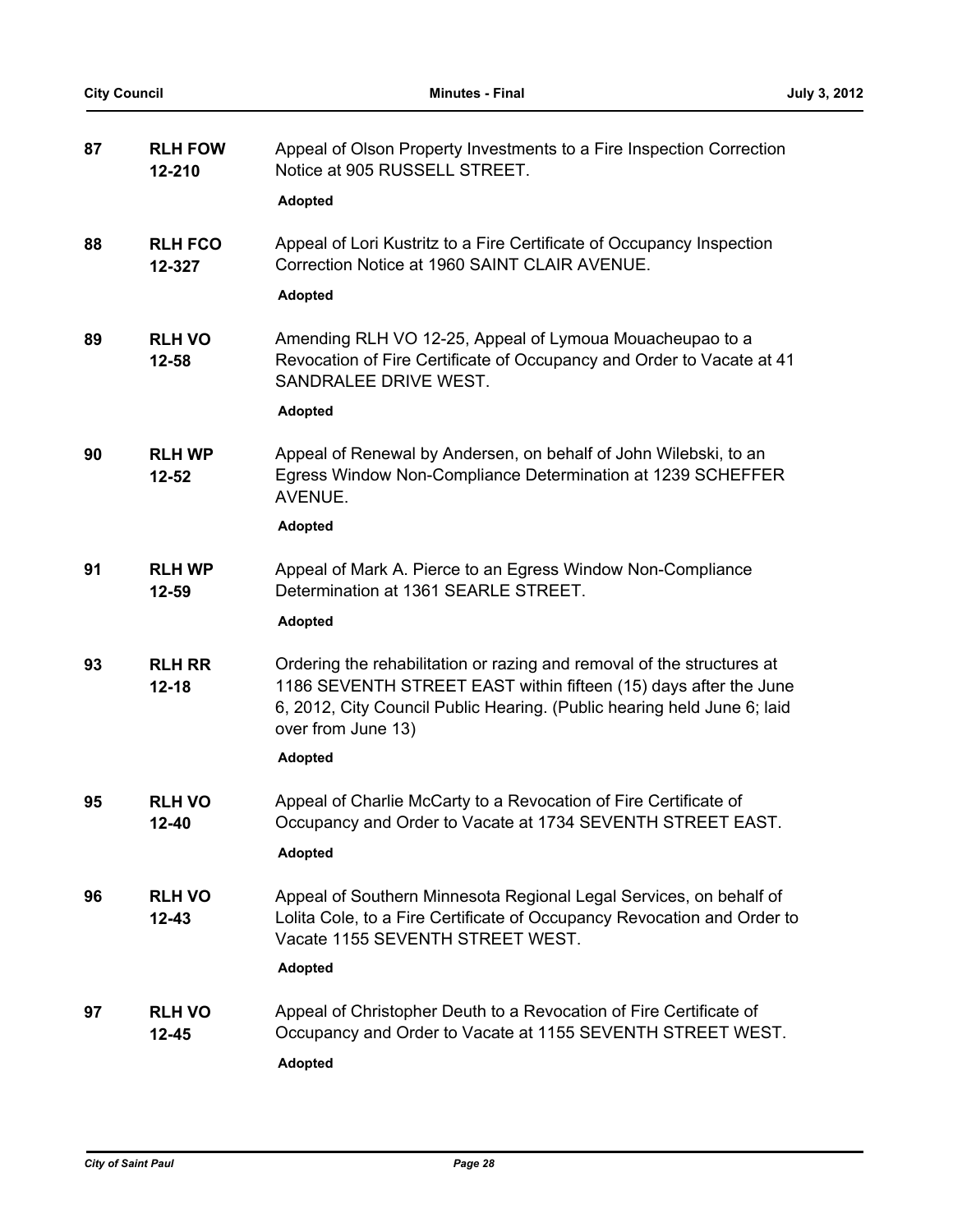| <b>City Council</b> |                            | <b>Minutes - Final</b>                                                                                                                                                                 | July 3, 2012 |
|---------------------|----------------------------|----------------------------------------------------------------------------------------------------------------------------------------------------------------------------------------|--------------|
| 98                  | <b>RLH VO</b><br>$12 - 54$ | Appeal of Southern Minnesota Regional Legal Services, on behalf of<br>Dominiques Perkins, to a Certificate of Occupancy Revocation and<br>Order to Vacate at 1155 SEVENTH STREET WEST. |              |
|                     |                            | <b>Adopted</b>                                                                                                                                                                         |              |
| 99                  | <b>RLH WP</b><br>12-56     | Appeal of Saint Paul Ramsey County Department of Public Health to<br>an Egress Window Non-Compliance Determination at 1370 SHELDON<br>STREET.                                          |              |
|                     |                            | <b>Adopted</b>                                                                                                                                                                         |              |
| 100                 | <b>RLH FCO</b><br>12-355   | Appeal of Tia Lee to a Fire Inspection Correction Notice at 694<br>SHERBURNE AVENUE.                                                                                                   |              |
|                     |                            | <b>Adopted</b>                                                                                                                                                                         |              |
| 101                 | <b>RLH FOW</b><br>12-194   | Appeal of Marjorie Olson to a Fire Certificate of Occupancy Correction<br>Notice at 1945 SHERWOOD AVENUE.                                                                              |              |
|                     |                            | <b>Adopted</b>                                                                                                                                                                         |              |
| 102                 | <b>RLH FCO</b><br>12-363   | Appeal of Larissa Schaar to a Fire Certificate of Occupancy Approval<br>With Corrections at 1002 SIXTH STREET EAST.                                                                    |              |
|                     |                            | <b>Adopted</b>                                                                                                                                                                         |              |
| 103                 | <b>RLH WP</b><br>12-58     | Appeal of Saint Paul Ramsey County Department of Public Health to<br>an Egress Window Non-Compliance Determination at 266 STINSON<br>STREET.                                           |              |
|                     |                            | <b>Adopted</b>                                                                                                                                                                         |              |
| 105                 | <b>RLH FOW</b><br>12-214   | Appeal of Lori Brown to a Fire Certificate of Occupancy Correction<br>Notice at 1038 STINSON STREET.                                                                                   |              |
|                     |                            | <b>Adopted</b>                                                                                                                                                                         |              |
| 106                 | <b>RLH FOW</b><br>12-204   | Appeal of Joan Pougiales to a Fire Inspection Correction Notice at<br>1419 TAYLOR AVENUE.                                                                                              |              |
|                     |                            | <b>Adopted</b>                                                                                                                                                                         |              |
| 108                 | <b>RLH FOW</b><br>12-198   | Appeal of Greg Westmoreland to a Fire Certificate of Occupancy<br>Inspection Correction Notice at 1260 THIRD STREET EAST.                                                              |              |
|                     |                            | <b>Adopted</b>                                                                                                                                                                         |              |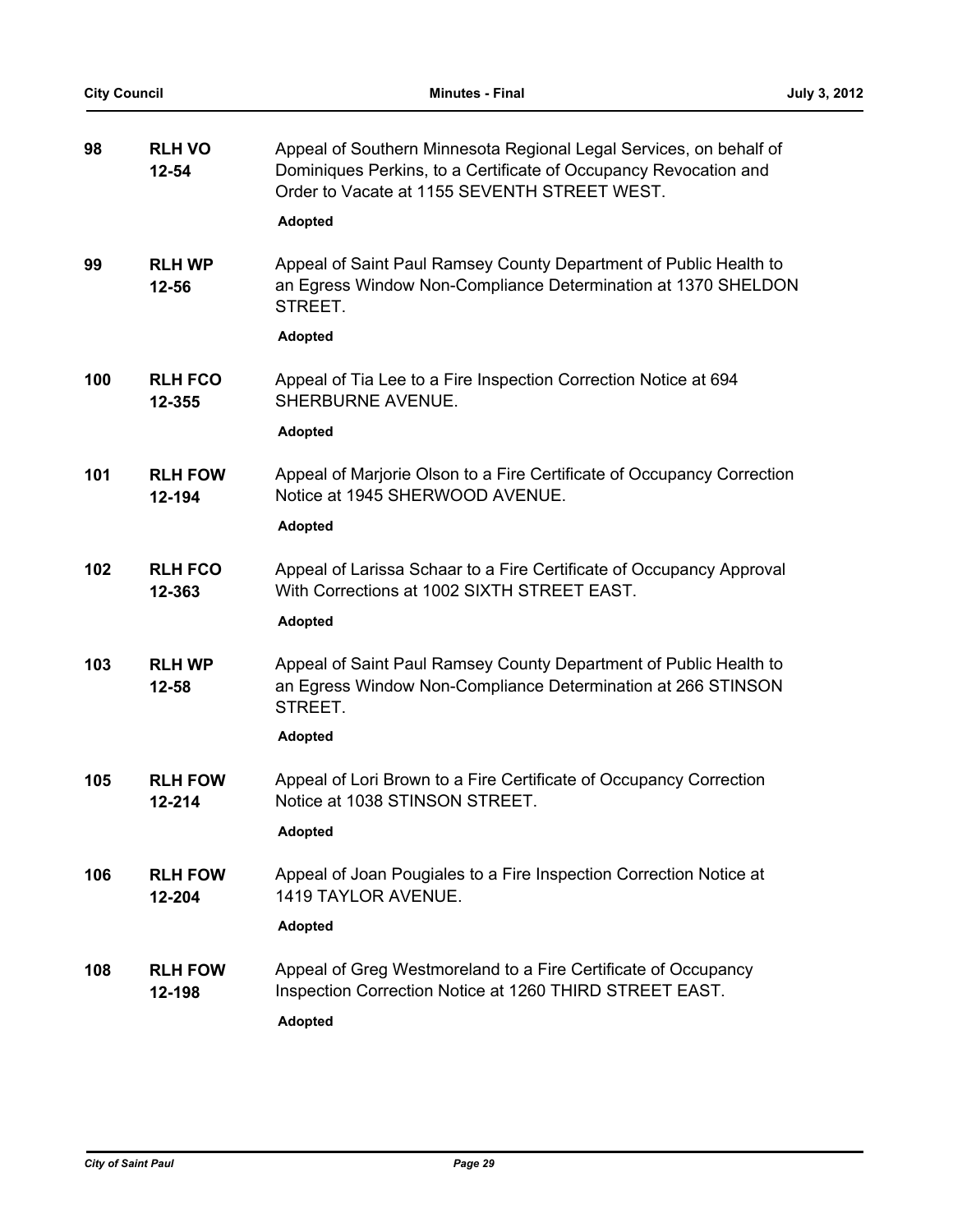| 109 | <b>RLH VBR</b><br>$12 - 35$ | Appeal of Tony Hoong, on behalf of Zheng Rental Properties, to a<br>Vacant Building Registration Notice and Order to Vacate at 731<br>THOMAS AVENUE.                                                   |
|-----|-----------------------------|--------------------------------------------------------------------------------------------------------------------------------------------------------------------------------------------------------|
|     |                             | <b>Adopted</b>                                                                                                                                                                                         |
| 110 | <b>RLH FOW</b><br>12-212    | Appeal of Kevin Busko to a Fire Inspection Correction Notice at 407<br>TORONTO STREET.                                                                                                                 |
|     |                             | Adopted                                                                                                                                                                                                |
| 111 | <b>RLH FOW</b><br>12-205    | Appeal of Debbie Vasquez, on behalf of Real Property Management,<br>to a Re-Inspection Fire Certificate of Occupancy With Deficiencies at<br>441 VIEW STREET.                                          |
|     |                             | <b>Adopted</b>                                                                                                                                                                                         |
| 113 | <b>RLH FOW</b><br>12-187    | Appeal of Gretchen Iwen, on behalf of Steve and Rachel Alwin, to a<br>Fire Certificate of Occupancy Inspection Correction Notice at 1779<br><b>WELLESLEY AVENUE.</b>                                   |
|     |                             | Adopted                                                                                                                                                                                                |
| 118 | <b>RLH FCO</b><br>12-346    | Appeal of Jay R. Hill to a Fire Certificate of Occupancy Inspection<br>Correction Notice at 538 WHEELOCK PARKWAY WEST.                                                                                 |
|     |                             | <b>Adopted</b>                                                                                                                                                                                         |
| 119 | <b>RLH FOW</b><br>12-207    | Appeal of Raymond Wyatt to a Fire Inspection Correction Notice at<br>876 WHEELOCK PARKWAY EAST.                                                                                                        |
|     |                             | <b>Adopted</b>                                                                                                                                                                                         |
| 120 | <b>RLH RR</b><br>12-20      | Ordering the razing and removal of the structures at 721 WILSON<br>AVENUE within fifteen (15) days after the July 3, 2012 City Council<br>Public Hearing. (Public hearing continued from June 6, 2012) |
|     |                             | <b>Adopted</b>                                                                                                                                                                                         |
| 121 | <b>RLH FCO</b><br>12-354    | Appeal of Tom Yang to a Fire Inspection Correction Notice at 673<br>YORK AVENUE.                                                                                                                       |
|     |                             | <b>Adopted</b>                                                                                                                                                                                         |
|     | <b>ADJOURNMENT</b>          |                                                                                                                                                                                                        |
|     |                             | Councilmember Thune moved to adjourn the meeting.                                                                                                                                                      |
|     |                             | The meeting was adjourned at 9:06 p.m.                                                                                                                                                                 |
|     |                             | Councilmember Bostrom, Councilmember Brendmoen, Councilmember<br>Yea: $6-$                                                                                                                             |

Councilmember Tolbert

Carter III, City Council President Lantry, Councilmember Thune and